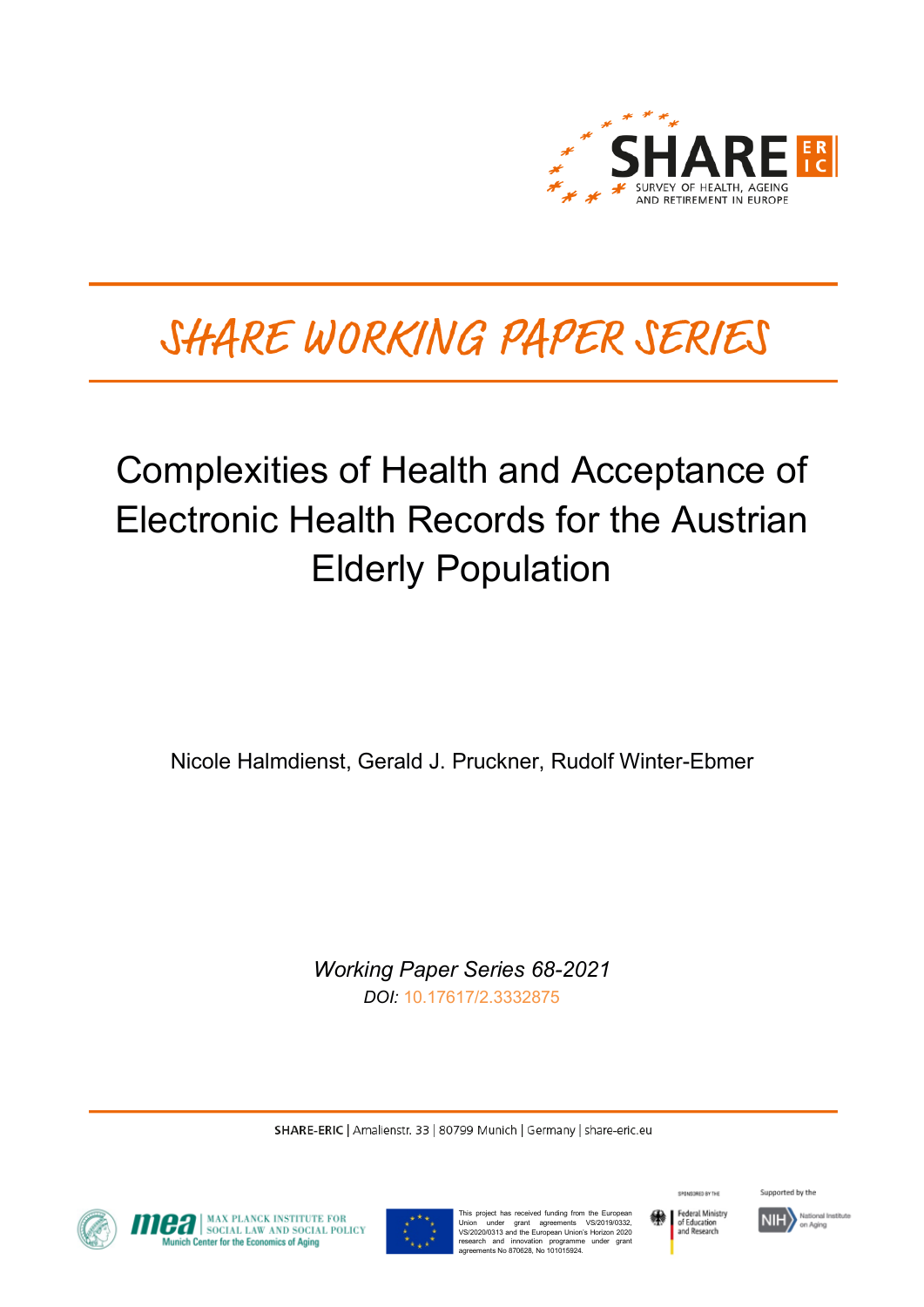#### **About the SHARE Working Paper Series**

The series is designed to provide a timely discussion of results based on SHARE data within the SHARE family, i.e., members of the SHARE Country Teams, Area Coordination Teams and other SHARE bodies. The papers are not peer reviewed; the authors are solely responsible for the scientific content and the graphical layout of their submissions. The respective Country Team Leaders and Area Coordinators are encouraged to look over the submissions by their team members.

The publisher (SHARE ERIC) checks working papers in this series for formal issues such as proper acknowledgements to the funders of SHARE. The publisher takes no responsibility for the scientific content of the paper.

#### **Acknowledgements**

This paper uses data from SHARE Wave 6 (DOI: 10.6103/SHARE.w6.600), see Börsch-Supan et al. (2013) for methodological details.

The SHARE data collection has been funded by the European Commission through FP5 (QLK6-CT-2001-00360), FP6 (SHARE-I3: RII-CT-2006-062193, COMPARE: CIT5-CT-2005- 028857, SHARELIFE: CIT4-CT-2006-028812), FP7 (SHARE-PREP: GA N°211909, SHARE-LEAP: GA N°227822, SHARE M4: GA N°261982, DASISH: GA N°283646) and Horizon 2020 (SHARE-DEV3: GA N°676536, SHARE-COHESION: GA N°870628, SERISS: GA N°654221, SSHOC: GA N°823782) and by DG Employment, Social Affairs & Inclusion. Additional funding from the German Ministry of Education and Research, the Max Planck Society for the Advancement of Science, the U.S. National Institute on Aging (U01 AG09740-13S2, P01ß AG005842, P01 AG08291, P30 AG12815, R21 AG025169, Y1-AG-4553-01, IAG BSR06-11, OGHA 04-064, HHSN271201300071C) and from various national funding sources is gratefully acknowledged (see www.share-project.org).

The authors thank the Austrian Federal Ministry of Education, Science, and Research (BMBWF) and the Federal Ministry of Labour, Social Affairs, and Consumer Protection for funding the SHARE research infrastructure in Austria. We also gratefully acknowledge financial support from the National Foundation for Research, Technology, and Development.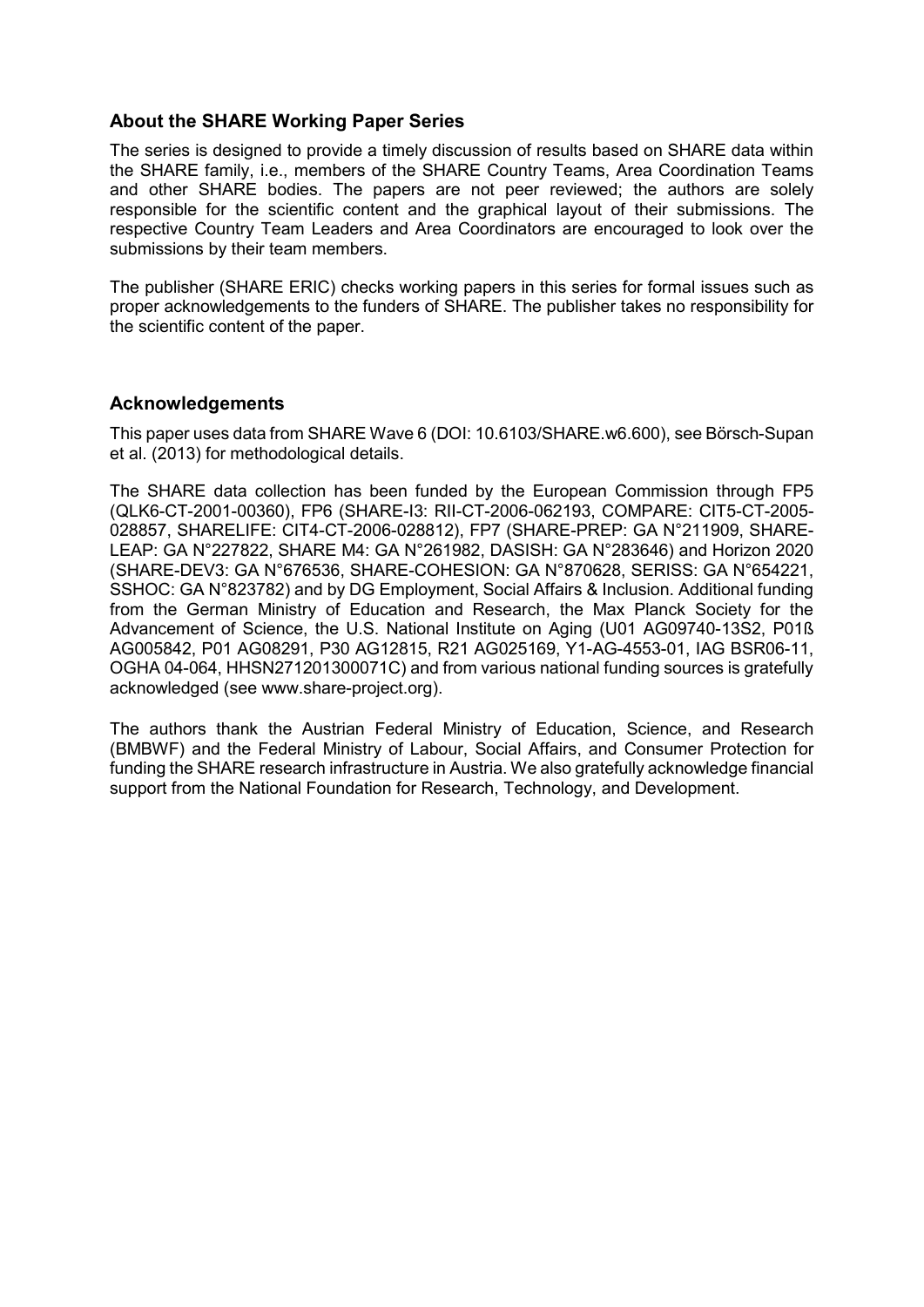## Complexities of Health and Acceptance of Electronic Health Records for the Austrian Elderly Population<sup>∗</sup>

Nicole Halmdienst<sup>a</sup>, Gerald J. Pruckner<sup>a,b</sup>, Rudolf Winter-Ebmer<sup>a,b,c,d</sup>

<sup>a</sup>Johannes Kepler University of Linz <sup>b</sup>Christian Doppler Laboratory Aging, Health, and the Labor Market, Linz  $c$ *Linz Institute of Technology* d Institute for Advanced Studies, Vienna

June 7, 2021

#### Abstract

We examine the personal health situation and how the complexities thereof affect the elderly Austrians' willingness to accept electronic health records (EHR). Using data from the sixth wave of the SHARE survey in Austria, we find the complexity of individual health problems and the social integration of individuals influencing the acceptance of EHR. The more the diagnoses of a patient, the more the medication she has to take, and the more often the treatment of a person in hospital, the higher is the acceptance of EHR. Having a chronic illness has a positive effect on EHR acceptance, whereas a pessimistic attitude and lack of joy in life, as indicators of depressive mood, have a negative impact. The results are mainly driven by females and younger patients aged between 50 and 70. People with poor social connection express lower acceptance of EHR.

JEL Classification: I11, I12, I18

Keywords: Electronic health records, health status, social connectedness, SHARE survey.

<sup>∗</sup>Corresponding author: Gerald J. Pruckner, Johannes Kepler University of Linz, Department of Economics, Altenberger Straße 69, 4040 Linz, Austria; ph.: +43 (0)732 2468 7777; email: gerald.pruckner@jku.at. The study uses data from SHARE, The Survey of Health, Ageing and Retirement in Europe (for methodological details, see Börsch-Supan et al. 2013), which is funded by the European Commission and various national funding sources (see www.share-project.org). The authors thank the Austrian Federal Ministry of Education, Science, and Research (BMBWF) and the Federal Ministry of Labour, Social Affairs, and Consumer Protection for funding the SHARE research infrastructure in Austria. We also gratefully acknowledge financial support from the National Foundation for Research, Technology, and Development.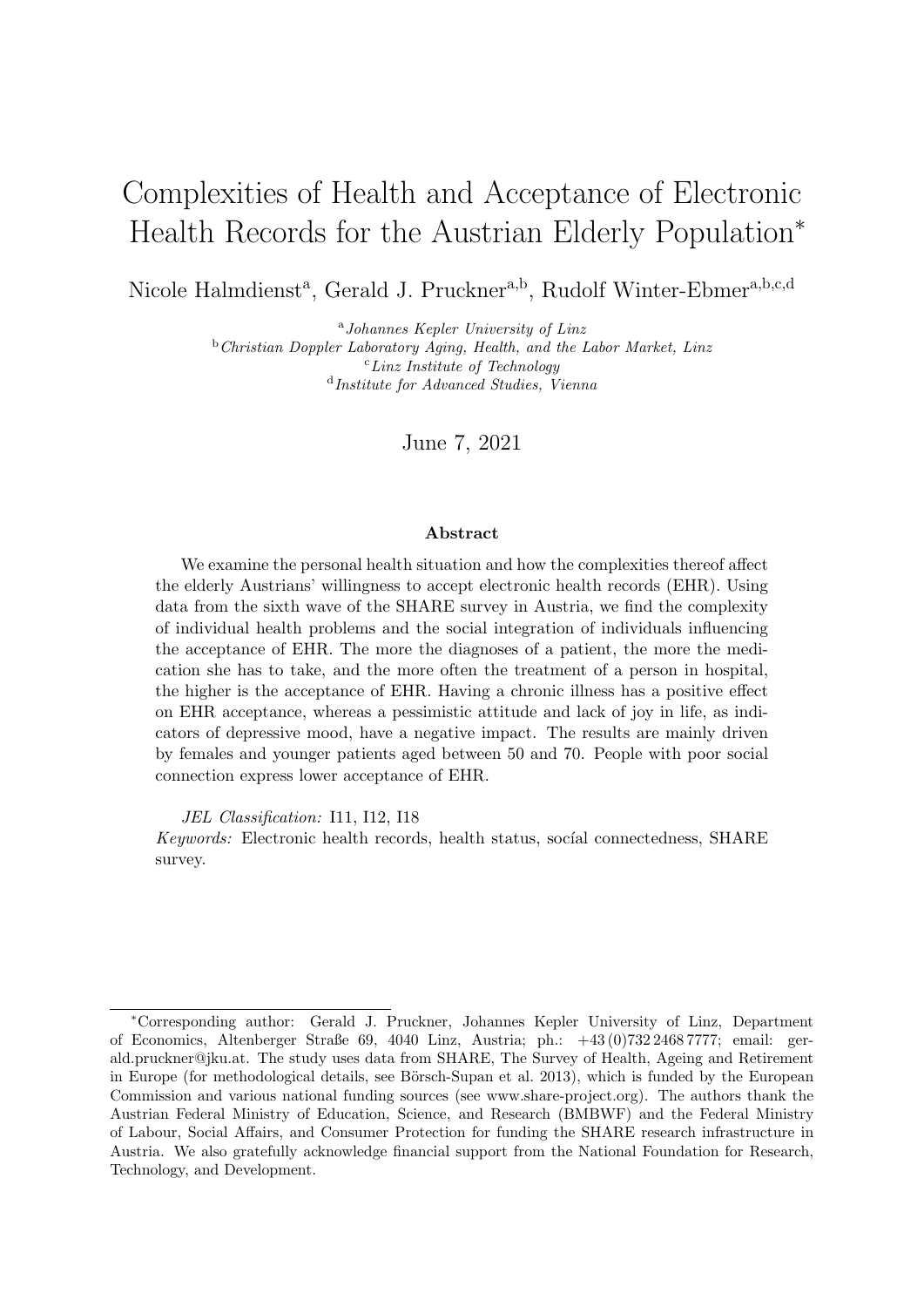#### 1 Introduction

The provision of medical services and prescription of medication in most health care systems involve numerous stakeholders such as patients, physicians, clinics, and pharmacies. As the services are offered at different times and places, the necessary information for the adequate treatment of a patient is very often not available. To address this issue, several countries have developed Internet-based tools that can easily access and coordinate health information and make it available to patients and health care service providers. These electronic health records (EHR) typically include e-medication and electronic medical certificates in order to adequately improve the prescription of medical drugs, reduce the negative consequences of polypharmacy, and avoid unnecessary double and multiple medical examinations.

Although records contribute to patient safety by providing important information to the attending doctors and medication-dispensing pharmacists, the EHR acceptance rates of patients and physicians are relatively low (Ploner et al. 2019). In addition to the technical aspects of usability and interoperability for clinics, doctors, and pharmacies, privacy issues and trust are crucial factors for acceptance. Concerns in these areas, particularly pertaining to the misuse of sensitive data, are the main arguments against the broad use of EHR.

In this study, we examine whether and to what extent individual patient characteristics affect the acceptance of EHR. The individual's physical state, mental health, and number of appointments with the health care system are potential determinants of the patient's attitude toward the electronic provisioning of personalized health records. We examine whether patients who depend more on the availability of health data at all times (e.g., chronically ill persons) or those who require more diverse appointments with the health system (e.g., those with multiple diagnoses) have a more positive attitude toward EHR. A second important question relates to the role of social connectedness in the acceptance and adoption of EHR. We use data from the sixth wave of the Survey of Health, Ageing, and Retirement in Europe (SHARE) conducted in Austria. The survey respondents are asked questions on their attitude toward and use of new technologies, in particular related to ELGA ("Elektronische Gesundheitsakte" in German), the Austrian EHR system.

We find that the number of diagnoses, medication prescriptions, and hospitalizations have a positive effect on a patient's acceptance of EHR. Having a chronic illness also has a positive effect on EHR acceptance, whereas having a pessimistic attitude and lack of joy in life, indicating depressive moods, has a negative impact. These results are mainly observed among female patients and the younger patients aged between 50 and 70. People with poor social connections express lower acceptance of EHR.

Literature: Non-technical studies in the literature have examined the acceptance of EHR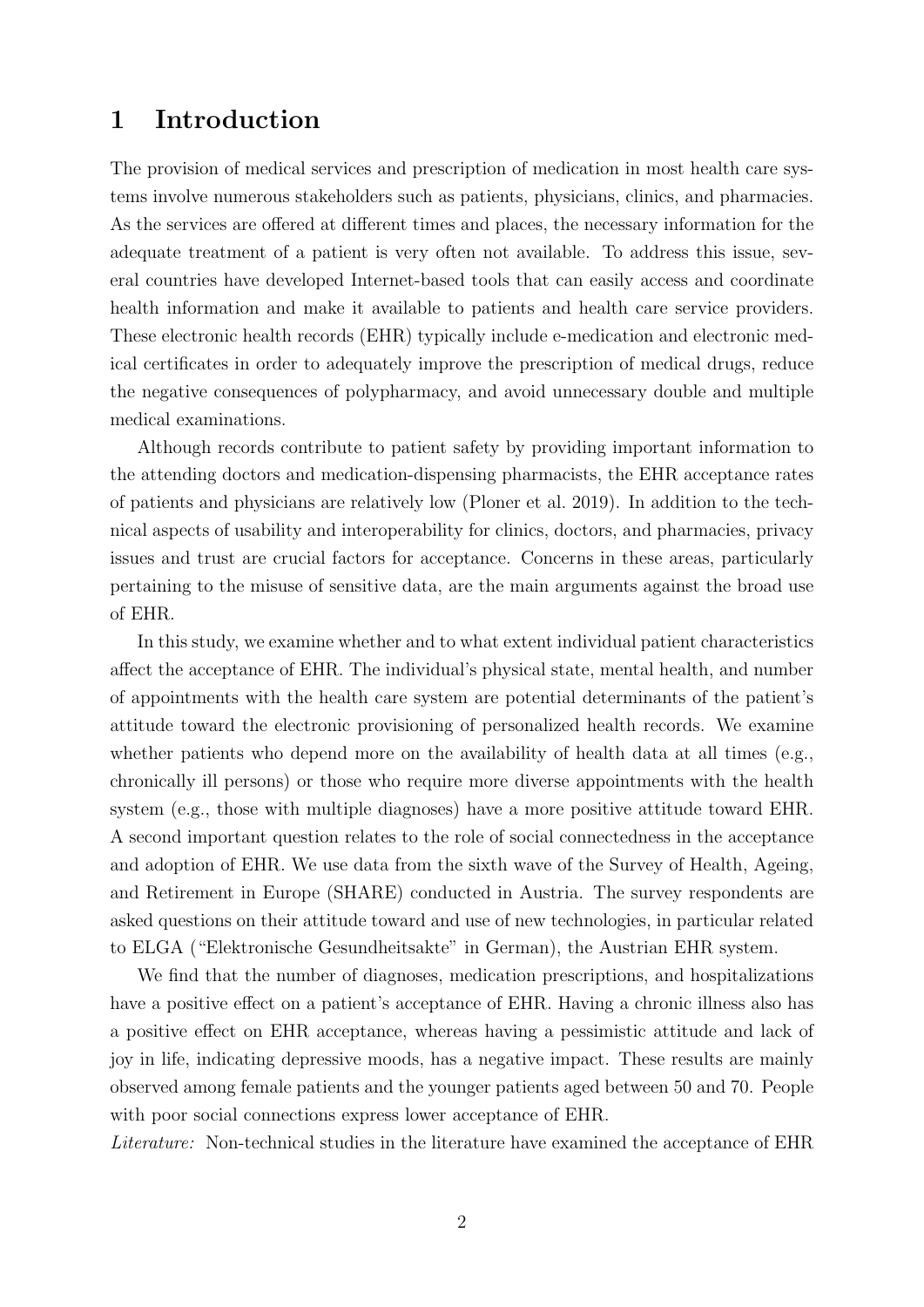and its determinants. The majority of these studies deal with cases where health care providers are ready to adopt electronic information systems. Review papers have reported a multitude of barriers to physicians adopting EHR. The most frequently mentioned barriers are privacy and security concerns, high start-up cost, workflow changes, system complexity, lack of reliability, and interoperability (Dutta, Hwang 2020). In a recent multi-center survey study in Germany, Ploner et al. (2019) show that the trust of doctors (and patients) in health care providers exceeds their trust in other institutions, such as private firms. Therefore, the authors argue that the health care provider should offer the personal health record infrastructure to their patients. Besides the trust in the institution offering the EHR and privacy concerns, social influence and previous experience with health IT play a key role in EHR acceptance. Steininger and Stiglbauer (2015) conduct a nationwide survey of Austrian general practitioners and medical specialists in private practice. The survey results show that apart from the data protection it provides, public debates on the topic and the extent of previously used health IT functions determine the physicians' perceived usefulness of the program. Hackl et al. (2014) confirm these results in their survey study on the acceptance of the Austrian e-medication system. They show that doctors would have a positive feeling about it if the software vendor could provide sufficient support.

Systematic literature reviews identify the variables promoting the patients' acceptance of consumer health information technology. Tao et al. (2016) report that the current literature largely focuses on user characteristics related to health and health care, IT experience, or personality. In their review, Or and Karsh (2009) do not find consistency in the influence of patient characteristics on consumer health information technology. The majority of studies find a significantly negative impact of age, while one-third of the papers considered report insignificant estimates of age impact. Gender demonstrates no effect in most cases, while more than two-thirds of the papers considered find the acceptance of consumer health information technology increasing with patient education. Moreover, an increase in acceptance is associated with prior experience and computer health technology use. Very few studies examine the impact of health status variables; they present mixed results. While some papers find a positive association between better health and increased acceptance (Chae et al. 2000), others report a negative correlation (Millard and Fintak 2002; Jeannot et al. 2004). Very little evidence exists on the predictive power of social factors such as subjective norms, perceived social pressure, or social participation.

## 2 Institutional background—ELGA

Internationally, approximately 60% of European countries are currently in the devel-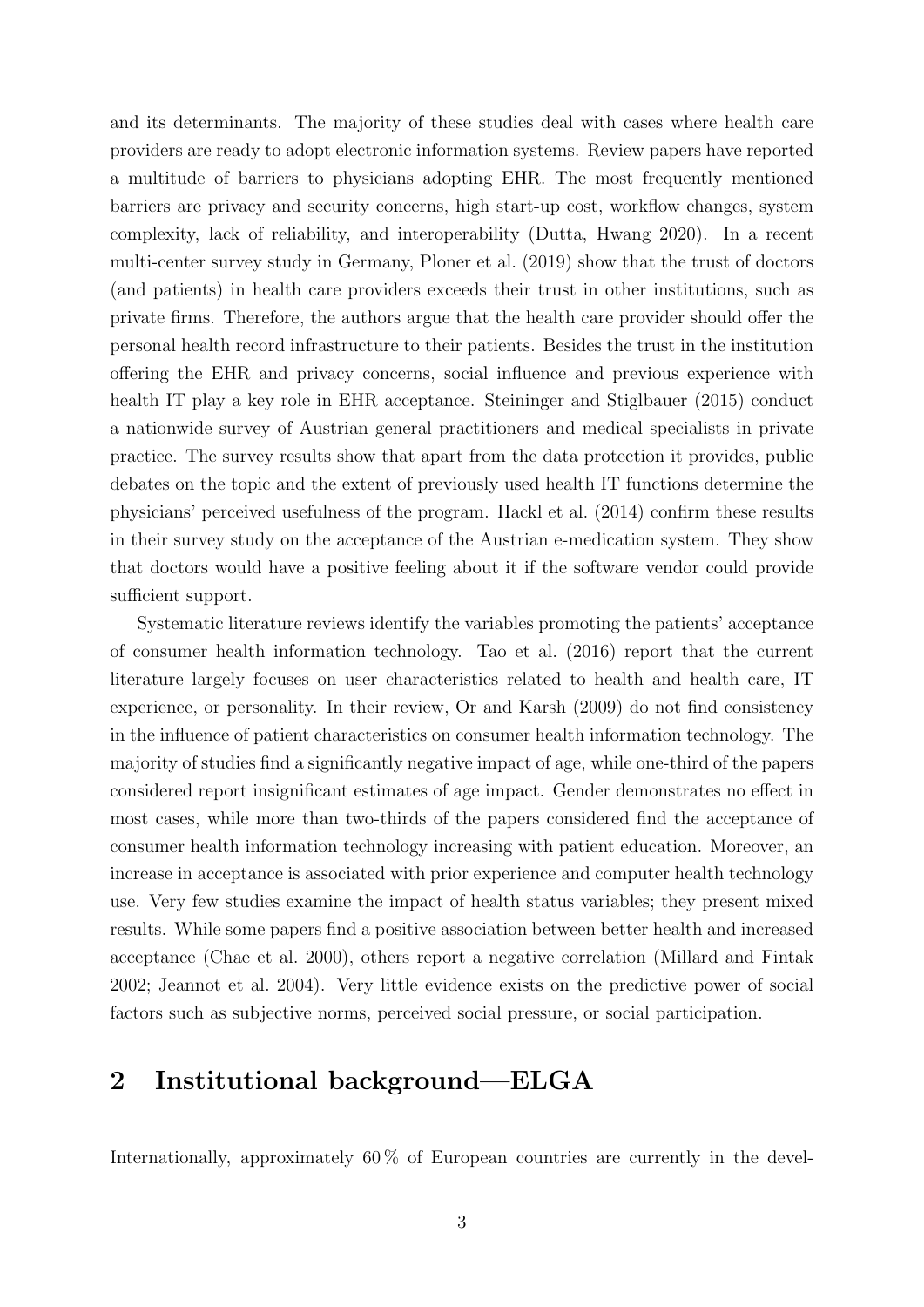opment phase of EHR implementation. The European front runners are Switzerland, Sweden, Denmark, and the Netherlands, with Germany, Austria, and Norway lagging behind (Fragidis and Chatzoglou 2017). The policy and design of EHR systems vary across countries. Essén et al. (2018) report that patients' access rights particularly show great variability. The main differences between countries relate to EHR login process, user rights, and the types of medical data available.

ELGA is the Austrian EHR system. It provides a Web-based infrastructure for patients, hospitals, physicians, care facilities, and pharmacies to access individual health data and work together more efficiently with the treatment chain (ELGA GmbH 2020a). The information available covers, among others, medication, medical examination, blood group, and radiology and laboratory reports. The data are provided in a structured form to patients and health care providers, allowing for complete traceability of the patient's medical history. This is intended to promote the quality of care and patient safety, and avoid multiple examinations (Bachner et al. 2019).

The legal basis for establishing the program is the ELGA Act ("Elektronische-Gesundheitsakte-Gesetz" in German) promulgated in January 2013. This Act states the rights and obligations of health care providers and regulates the protection and security of data. It has been gradually introduced to the health care providers since December 2015; its full implementation in nursing homes and home care providers can be expected in 2021. ELGA allows patients to restrict their health information or fully opt out of the program. Approximately 3.4 % of patients opted out of the program in February 2020(ELGA GmbH 2020b). Finally, the system provides information as to who has accessed the individual's data and at what time (Bachner et al. 2019).

ELGA was scientifically evaluated in 2019 (Caumanns and Einhaus 2019). The evaluation report showed that 75 % of the medical records were captured in a structured form by 2019, with steady rise in use of the system. A survey of ordination-based doctors conducted during the course of the evaluation showed that 64 % of doctors perceived the program as a concrete benefit, whereas another 60 % found it too time-intensive (ELGA GmbH 2018). The evaluation established five measures for further advancement: improve the completeness of ELGA, improve the usability of the system, improve the technical quality of medical records, reduce the time required for usage, and enhance the trust in ELGA.

## 3 Data and Sample

This analysis uses data from the  $6<sup>th</sup>$  wave of SHARE in Austria, data release 6.0.0 (Börsch-Supan 2017). SHARE is a pan-European multidisciplinary panel survey that collects micro data on health, socio-economic status, and social networks. The SHARE database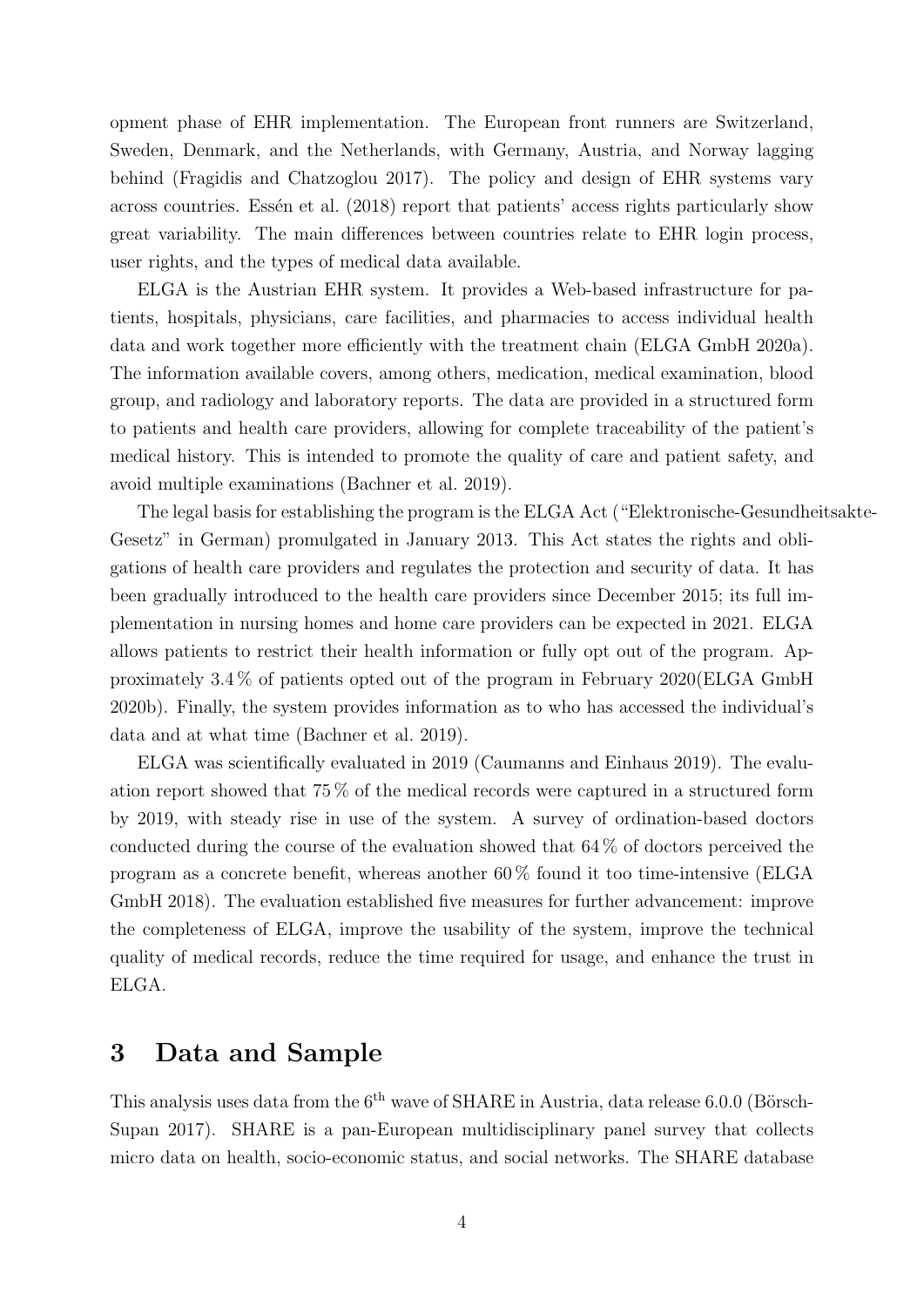currently provides data of more than 120,000 individuals aged 50 years or older in 27 European countries and Israel. The  $6<sup>th</sup> SHARE$  data collection took place from January to September 2015. In the sixth wave in Austria, 3,402 individual panel interviews and 159 end-of-life interviews of the surviving dependents of deceased panel respondents were conducted. The individual response rate was  $82\%$  (Börsch-Supan and Malter 2017). In addition to the harmonized computer-assisted interviews, a country-specific paper-andpencil questionnaire was distributed to the panel respondents with questions about their attitude toward new technologies. The response rate of the paper-and-pencil questionnaire was 91%, representing 3,103 Austrian respondents aged 50 years or older.

As we use panel data, we need to take into account the sampling errors, non-response, and panel attrition. Moreover, the youngest cohorts in the Austrian data are underrepresented because the last refreshment sample in SHARE wave 4 was drawn in 2011. Therefore, we weight the data using calibrated individual weights from the  $6<sup>th</sup>$  wave of SHARE (Börsch-Supan and Malter 2017). We note whether the results are weighted or not in each table. Finally, we drop 101 observations that have not answered the EHR question. Thus, the final sample consists of 2,984 observations.

#### 3.1 Familiarity with survey subject

The interview period (from January to September 2015) consisted of the months immediately before the EHR system was gradually introduced to the Austrian health care sector. To correctly interpret the survey's empirical results, we need to assess whether and to what extent the respondents knew about ELGA. Hoerbst et al. (2010) surveyed the patients' attitude toward ELGA in 2010. The authors found that approximately one-third of the respondents knew the term ELGA, 90 % wanted to grant their primary physician access to the health records, and 40 % stated that ELGA was an excellent idea. In a patient survey conducted at the same time of the SHARE survey, 89 % of patients indicated that the medical reports should be electronically available to both them and the physicians treating them (Zielsteuerung Gesundheit 2015). Thus, the Austrian health policy representatives could obtain the patients' mandate to make the medical reports available at any time.

Public interest in ELGA was relatively low during the SHARE survey period. Figure 1 depicts the evolution of Google Trends data for the search terms "ELGA" and "unsubscribe ELGA" from 2012 to 2020. Public awareness was found to be particularly high at the beginning of 2014, shortly after deciding the financing bases in parliament and extensive discussions in the media. Media attention and public interest slowed down a bit in the months that followed, but was still higher than before the beginning of 2014. In particular, a larger discussion was held just before the survey period about unsubscribing to ELGA.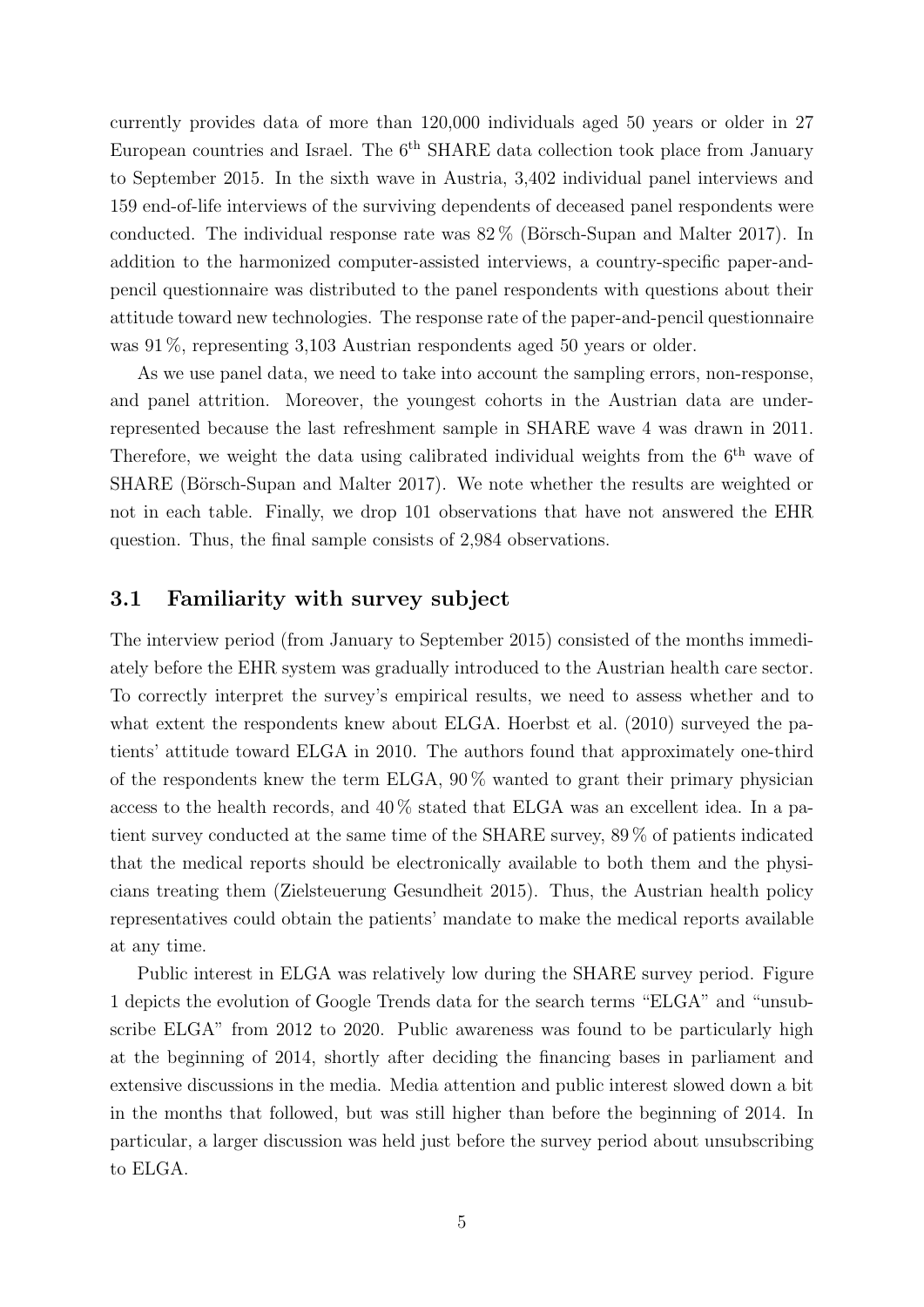#### 3.2 Variables

We build the attitude score for ELGA following Halmdienst et al. (2019). SHARE asked the respondents whether they were aware of ELGA as well as other questions on the respondents' attitude toward the Act. Table 1 presents the detailed parameter values. We construct a dichotomous variable that takes the value 1 for any positive statement ("I am already using this," "I am open to this," "This is/would be a great help for me") and 0 for any negative statements ("I find this daunting," "I doubt that I would find this helpful," "I am not interested in this," "I do not feel comfortable around this"). The statement "I don't know this" is kept neutral and excluded from the analysis (362 cases); this applies to cases with contradictory statements too (17 cases).

Our variables of main interest relate to individual health and social connectedness. The individual health in SHARE is self-assessed. The health indicator is equal to 1 if the respondent stated "poor" or "fair health," and zero otherwise. The complexity of the individual health situation, that is, whether a person has multiple contacts with the health system, represents a major advantage of an electronic health information system. We map the complexity of health status across different variables: the number of diagnoses ever received, long-term illness (1 =suffers from long-term illness), number of hospital stays in the last 12 months, and number of medication taken per week. Mental health is measured by three indicators: the EURO-D depression scale. From among the individual questions, we report the results of two dummy variables as equal to 1 if the respondent mentioned "no enjoyment" or "no hopes for the future."<sup>1</sup> The other two health-related indicators cover the individual perception of the Austrian health insurance system. Respondents are asked about their satisfaction with public health insurance (1 =satisfied), and whether they held a supplementary private health insurance  $(1 = yes)$ .

The attitude toward ELGA can be influenced by the social connectedness of the respondents. We use the ordinal social connectedness score proposed by Litwin and Stoeckel (2016) in a dichotomized form. The variable "no or small social network" is equal to 1 if the social connectedness score is smaller than 2, the social connectedness score median. Zero indicates a score of 2, 3, or 4. As indicator for digital literacy, we consider whether the person owns a tablet or smartphone.

Finally, we add the control variables age, gender, education (1 =higher education obtained), retirement status (retired/not retired), and average monthly household income per person in  $\epsilon$  1,000. Moreover, we include information about the household composition: whether the partner is living in the same household, whether the person has children and lives in an urban area, and whether the respondent lives in a flat or house. Table 2 presents the descriptive statistics of the variables. In the sample, 59 % of respondents are women, the average age is 69 years, 74 % are retired, and 55.5 % live in an urban area.

<sup>&</sup>lt;sup>1</sup>The other single mental health indicators give insignificant results.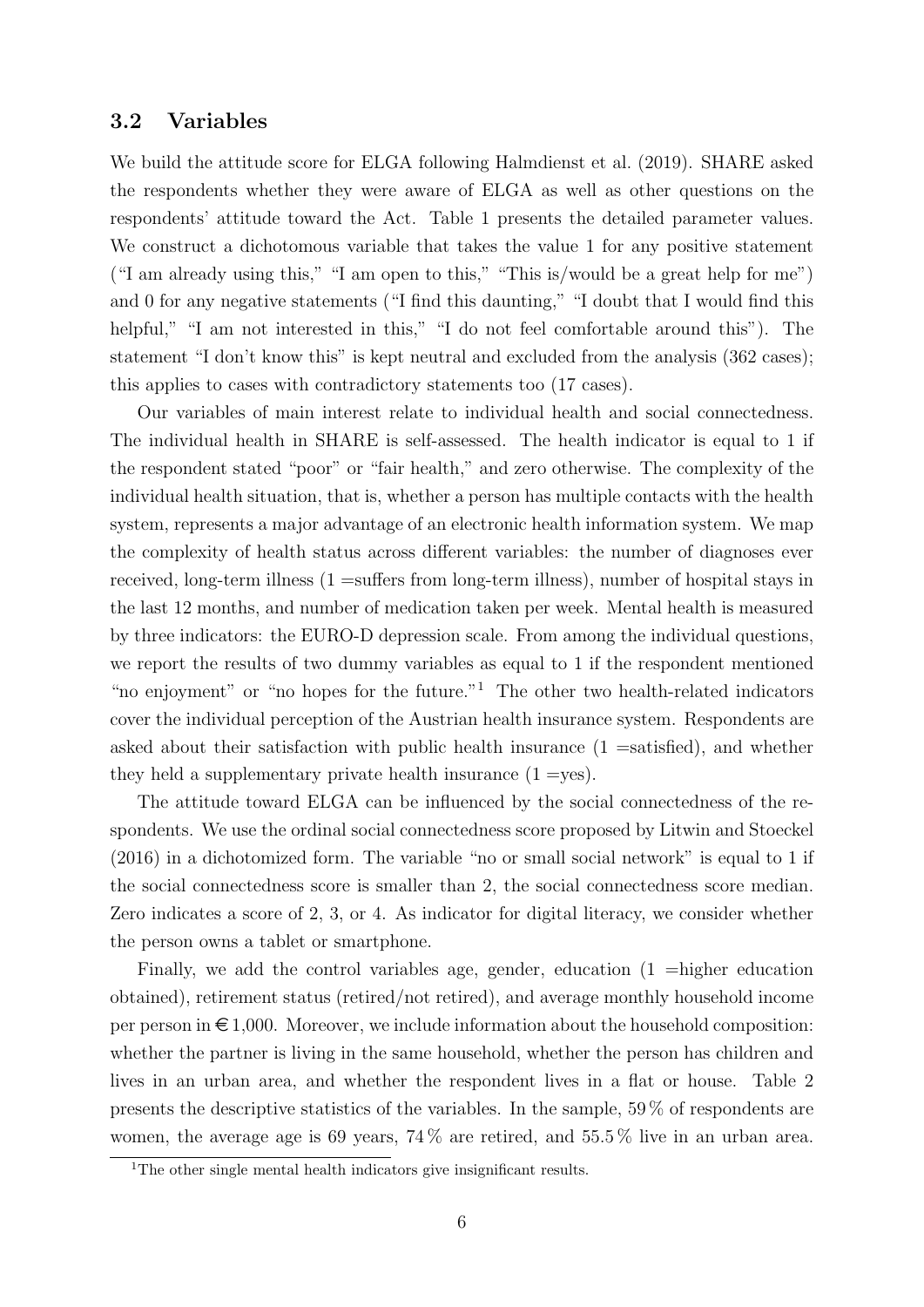The average net monthly household income per person is EUR1,421. 33.8 % show a poor or fair health status, while  $51.5\%$  suffer from long-term illness. The average number of diagnoses, hospital stay in the last 12 months, and medication taken per week is 1.76, 0.4, and 1.72, respectively. As regards mental health and depression, 14.6 % mention no enjoyment, and  $7\%$  state that they have no hope for the future.

## 4 Results

Table 3 presents the main results using the SHARE probability weights<sup>2</sup>. We report the marginal effects from the underlying probit estimates for positive attitude toward ELGA. Column (1) depicts the main specification of personal characteristics and general health status. We enrich this specification with additional variables for contact diversity within the health system in columns  $(2)$  to  $(5)$ , and information on mental health in columns  $(6)$ to (8).

Self-assessed health, in general, is not associated with a positive or negative attitude toward ELGA. In contrast, the respondents would be more positive toward ELGA if their health conditions are complex. If they receive more diagnoses, suffer from long-term illnesses, regularly take more medication, and spent more time in hospital last year, they would be more willing to accept EHR. The effects are sizable, with a 4 percentage points (pp) increase in positive attitude for number of diagnosis, 9 pp for number of long-term illnesses, and 3 pp for each of the other complexity indicators. These respondents seem to realize the main advantages of EHR, namely, the coordination between and information about different health care providers.

Column (6) gives the EURO-D depression scale as an indicator for mental health. In general, depression is not correlated with the attitude toward ELGA. However, two subitems of depression scale are negatively associated with the ELGA attitude. "Having no enjoyment" and "being pessimistic" reduce the probability of a positive attitude toward ELGA by 8.3 and 13.1 pp, respectively. Satisfaction with public health insurance and holding a supplementary private health insurance are not associated with the attitude toward ELGA.

The largest association with ELGA can be observed for previous disposition toward new technologies and social connectedness. Elderly persons owning a tablet or smartphone are 14.5 % more likely to have a positive attitude toward ELGA. This is consistent with previous evidence that familiarity with IT leads to a better understanding of functions and usefulness of health IT (Saeed and Abdinnour-Helm 2008). Likewise, endowment of an elderly person with no or only a small social network is associated with a 11 pp lower acceptance of ELGA; this confirms a finding for Italian hospitals (Onofrio et al. 2020).

<sup>2</sup>Appendix Table 6 shows the corresponding unweighted results, which are basically unchanged.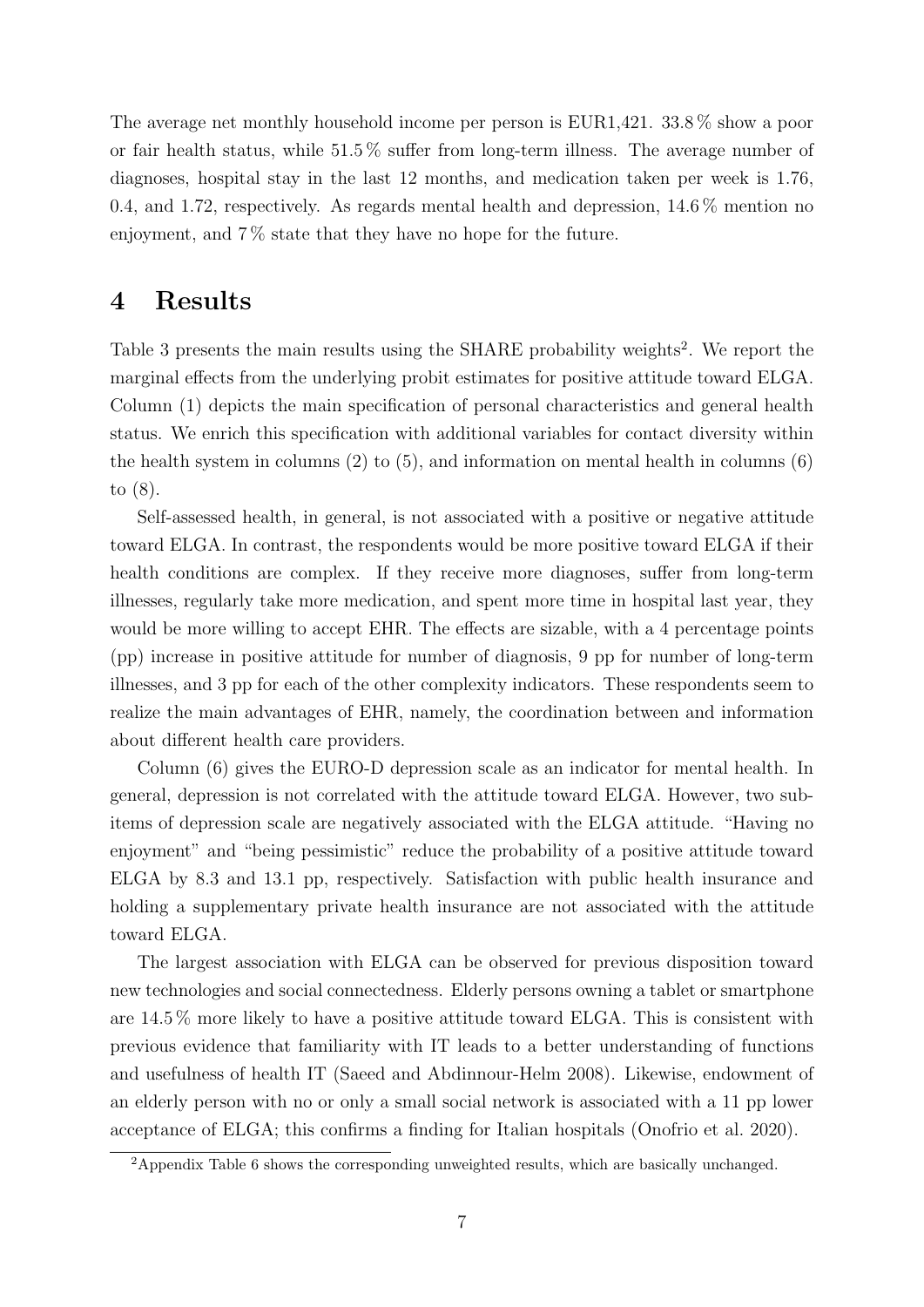The results for the other control variables do not change across the table columns; that is, the impact of personal characteristics is very stable. We find a positive and significant impact of "living in a house," "living in urban area," and "monthly household income per person." The marginal effects of these variables are between 5 and 8.3 pp, compared to the average of  $53.4\%$  for a positive attitude toward ELGA. Most variables, such as age, being female, being retired, having children, and education, remain insignificant.<sup>3</sup>

Table 4 shows the results for males and females separately for the variables of main interest (health and social connectedness). Females react much more strongly to the complexity of health: all indicators associated with health complexity are positive and highly significant for them. For men, the impact of complexity variables is basically zero; only the indicator of long-term illness is positively correlated at the 10 % level, with a positive attitude toward ELGA. The same holds true for mental health conditions. Females who cannot find enjoyment in life or are pessimistic express a significantly less positive attitude toward ELGA (11.3 and 14.7 pp, respectively). For men, we do not find statistically significant coefficients. However, social connectedness plays an important role for both sexes, but the (negative) coefficients are slightly higher for females.

Table 5 splits our sample by age. Panel A presents the results for respondents aged 50–69, and Panel B shows the results for persons beyond age 69. The estimation results indicate that patients in the older age group are less convinced (or informed) about the usefulness of ELGA. The coefficients of health complexity variables are insignificant, with the exception of number of diagnoses. In contrast, younger respondents react much more strongly to the indicators of health complexity. Note that persons below age 70 with a pessimistic life attitude are hardly interested in EHR. Their probability of positive attitude toward ELGA falls by 22 pp, representing the highest point estimate (in absolute values) for all coefficients. Social integration plays a more important role for elderly persons: lack of social integration reduces the positive attitude toward ELGA by 9.8 pp for persons aged 50–69 and by 13.7 pp for persons aged above 69. Well-connected elderly persons seem to learn from peers the advantages of EHR and thus welcome them.

### 5 Summary and conclusions

In this study, we examined how personal health and the complexities thereof affect the willingness of elderly Austrians to adopt EHR. Using data from the sixth wave of the SHARE survey in Austria, we find that, apart from the inclination to adopt new technologies, the complexity of individual health problems and social integration of individuals influence the acceptance of EHR. The more the diagnoses of a patient, the more the medication

<sup>3</sup>Education is positively correlated with income. If income is excluded, we find a positive and significant association between education and acceptance of ELGA.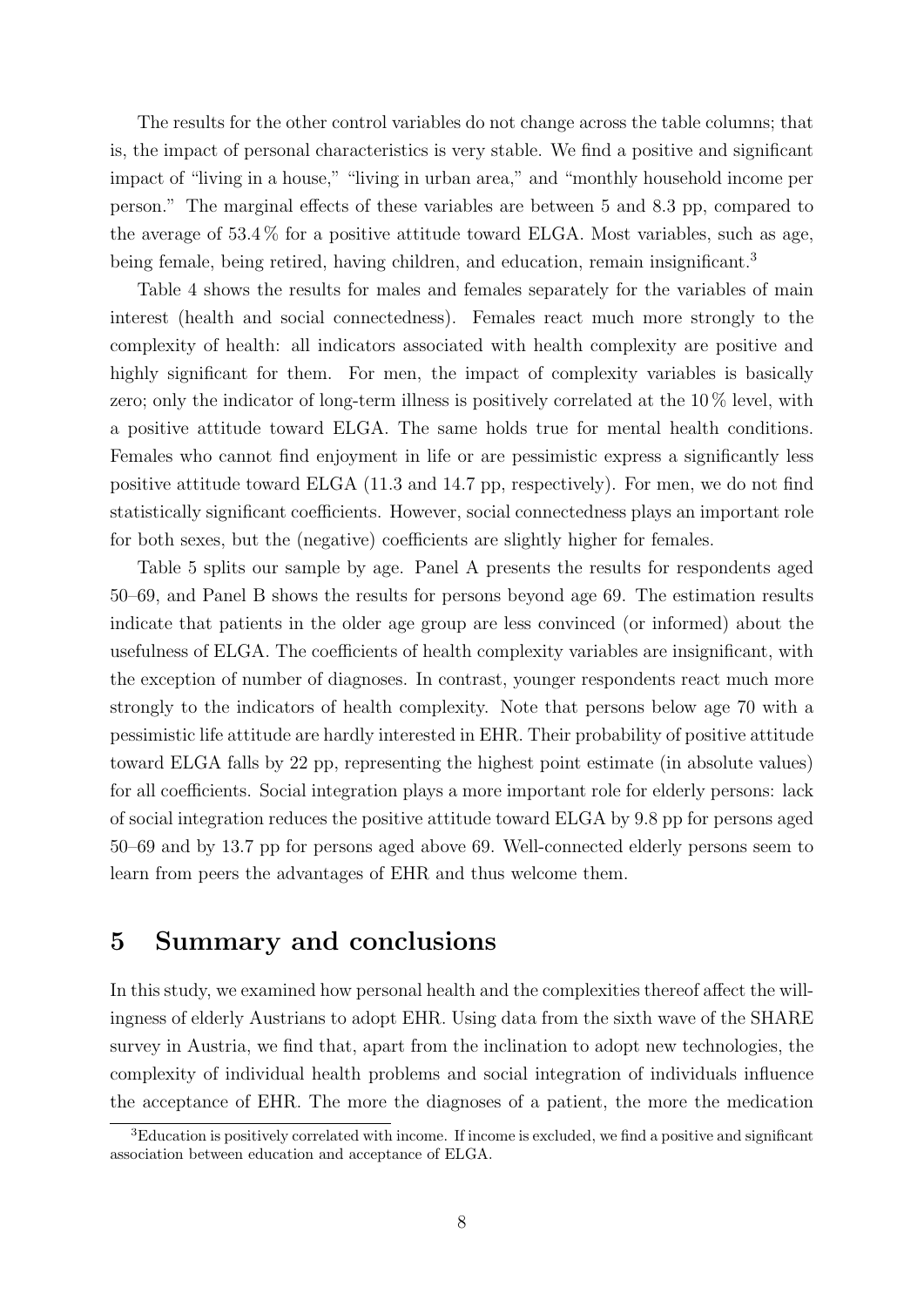she has to take, and the more often a person has been treated in a hospital, the higher the acceptance of EHR. Chronic illness also has a positive effect on EHR acceptance, whereas a pessimistic attitude and lack of joy in life as indicators of depressive mood have a negative impact. The results are mainly based on females and the younger patients aged between 50 and 70. People poorly connected socially indicate lower acceptance of EHR. This applies to both sexes and all age groups, but is particularly pronounced for people above 70.

Although the above analysis does not attempt a strict causal interpretation of these associations, we can draw important conclusions. We need more intervention to enhance the health literacy of older people and help patients better understand the complexity of health problems and the role that information plays in managing them. This can be done through targeted campaigns by health insurance funds as well as better educational efforts by doctors and other health care providers. Furthermore, we find that societal efforts to provide older people with access to information technologies and electronic media can both make their daily lives easier and significantly increase their acceptance and adoption of EHR and other platforms collecting individual data in compliance with comprehensive data protection principles.

Finally, the results clearly show that optimism and enjoyment of life as well as high degree of social connectedness are important determinants of trust in EHR. All measures to strengthen the mental health of older people and promote their social integration obviously generate spillovers and make them more willing to provide access to their health data regardless of location. The importance of this access from a public health perspective was illustrated in Austria with regard to the COVID-19 pandemic when it organized both the distribution of free self-tests and the national COVID vaccination registry via the ELGA platform.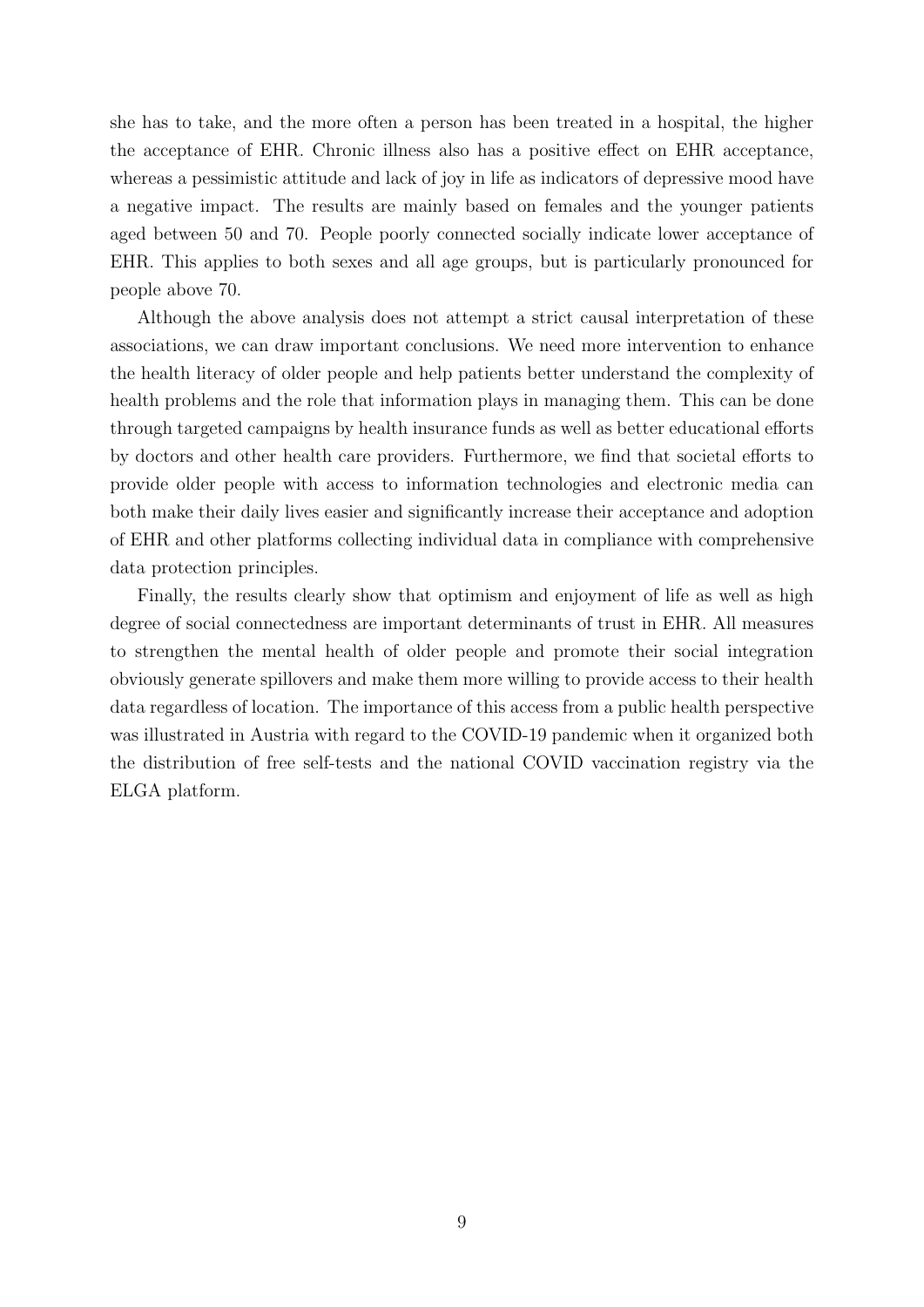### References

- Bachner, F., Bobek, J., Habimana, K., Ladurner, J., Lepuschüt, L., Ostermann, H., Rainer, L., Schmidt, A. E., Zuba, M., et al. (2019). Das österreichische gesundheitssystem: Akteure, daten, analysen. Gesundheitssysteme im Wandel, 20(3):1–288.
- Börsch-Supan, A. (2017). Survey of Health, Ageing and Retirement in Europe (SHARE) Wave 6. Release version: 6.0.0. SHARE-ERIC. Data set.
- Börsch-Supan, A., Brandt, M., Hunkler, C., Kneip, T., Korbmacher, J., Malter, F., Schaan, B., Stuck, S., and Zuber, S. (2013). Data resource profile: the Survey of Health, Ageing and Retirement in Europe (SHARE). International journal of epidemiology, 42(4):992–1001.
- Börsch-Supan, A. and Malter, F. (2017). SHARE wave 6: Panel innovations and collecting dried blood spots. Munich: Munich Center for the Economics of Aging (MEA).
- Caumanns, J. and Einhaus, J. (2019). Evaluation des ELGA e-Befunds Ergebnisse der wissenschaftlichen Begleitung. Projektbericht, Fraunhofer-Institut.
- Chae, Y. M., Park, H. J., Cho, J. G., Hong, G. D., and Cheon, K.-A. (2000). The reliability and acceptability of telemedicine for patients with schizophrenia in korea. Journal of Telemedicine and Telecare, 6(2):83–90.
- ELGA GmbH (2018). Evaluierung ELGA-e-Befund. [https://www.elga.gv.](https://www.elga.gv.at/fileadmin/user_upload/Dokumente_PDF_MP4/Evaluierung/Bericht_ELGA_e-Befund_Evaluierung.pdf) [at/fileadmin/user\\_upload/Dokumente\\_PDF\\_MP4/Evaluierung/Bericht\\_ELGA\\_](https://www.elga.gv.at/fileadmin/user_upload/Dokumente_PDF_MP4/Evaluierung/Bericht_ELGA_e-Befund_Evaluierung.pdf) [e-Befund\\_Evaluierung.pdf](https://www.elga.gv.at/fileadmin/user_upload/Dokumente_PDF_MP4/Evaluierung/Bericht_ELGA_e-Befund_Evaluierung.pdf) (accessed March 16, 2021).
- ELGA GmbH  $(2020a)$ . ELGA im Überblick. [https://www.elga.gv.at/](https://www.elga.gv.at/elga-die-elektronische-gesundheitsakte/elga-im-ueberblick) [elga-die-elektronische-gesundheitsakte/elga-im-ueberblick](https://www.elga.gv.at/elga-die-elektronische-gesundheitsakte/elga-im-ueberblick) (accessed June 5, 2020).
- ELGA GmbH (2020b). Zahlen-Daten-Fakten. [https://www.elga.gv.at/](https://www.elga.gv.at/elga-die-elektronische-gesundheitsakte/zahlen-daten-fakten/) [elga-die-elektronische-gesundheitsakte/zahlen-daten-fakten/](https://www.elga.gv.at/elga-die-elektronische-gesundheitsakte/zahlen-daten-fakten/) (accessed June 5, 2020).
- Essén, A., Scandurra, I., Gerrits, R., Humphrey, G., Johansen, M. A., Kierkegaard, P., Koskinen, J., Liaw, S.-T., Odeh, S., Ross, P., et al. (2018). Patient access to electronic health records: differences across ten countries. Health policy and technology, 7(1):44– 56.
- Fragidis, L. L. and Chatzoglou, P. D. (2017). Development of nationwide electronic health record (nehr): an international survey. Health Policy and Technology, 6(2):124–133.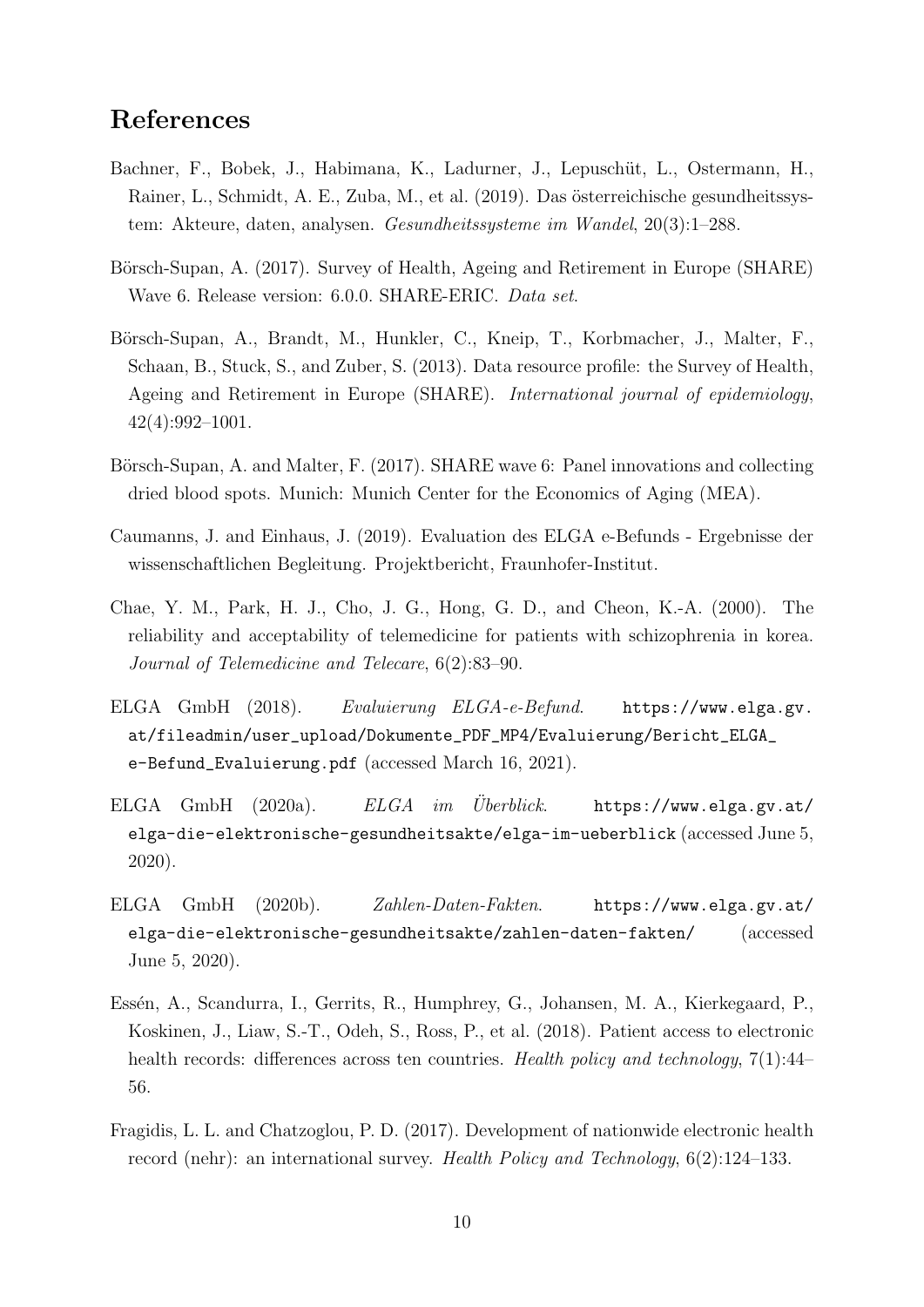- Hackl, W. O., Hoerbst, A., Duftschmid, G., Gall, W., Janzek-Hawlat, S., Jung, M., Woertz, K., Dorda, W., and Ammenwerth, E. (2014). Crucial factors for the acceptance of a computerized national medication list: insights into findings from the evaluation of the Austrian e-Medikation pilot. Applied Clinical Informatics, 5:527–37.
- Halmdienst, N., Radhuber, M., and Winter-Ebmer, R. (2019). Attitudes of elderly Austrians towards new technologies: communication and entertainment versus health and support use. European Journal of Ageing, 16(4):513-523.
- Hoerbst, A., Kohl, C. D., Knaup, P., and Ammenwerth, E. (2010). Attitudes and behaviors related to the introduction of electronic health records among austrian and german citizens. International journal of medical informatics, 79(2):81–89.
- Jeannot, J. G., Froehlich, F., Wietlisbach, V., Burnand, B., Terraz, O., and P, V. J. (2004). Patient use of the Internet for health care information in Switzerland. Swiss Medical Weekly, 134(21):307–12.
- Litwin, H. and Stoeckel, K. J. (2016). Social network, activity participation, and cognition: A complex relationship. Research on Aging, 38(1):76–97. PMID: 25878191.
- Millard, R. W. and Fintak, P. A. (2002). Use of the Internet by Patients with Chronic Illness. Disease Management and Health Outcomes, 10:187–94.
- Onofrio, R., Lettieri, E., Gastaldi, L., Beltrami, A., and Boniotti, C. (2020). Acceptance of digital technology in hospitals: What pressure from managers and peers? In 21th International Continuous Innovation Network (CINet) Conference "Practicing Continuous Innovation in Digital Ecosystems", pages 547–556.
- Or, C. K. L. and Karsh, B.-T. (2009). A Systematic Review of Patient Acceptance of Consumer Health Information Technology. Journal of the American Medical Informatics Association, 16(4):550–560.
- Ploner, N., Neurath, M. F., Schoenthaler, M., Zielke, A., and Prokosch, H.-U. (2019). Concept to gain trust for a German personal health record system using public cloud and FHIR. Journal of Biomedical Informatics, 95:103212.
- Saeed, K. A. and Abdinnour-Helm, S. (2008). Examining the effects of information system characteristics and perceived usefulness on post adoption usage of information systems. Information and Mangement,  $45(6):376 - 386$ .
- Steininger, K. and Stiglbauer, B. (2015). Ehr acceptance among austrian resident doctors. Health Policy and Technology, 4(2):121–130.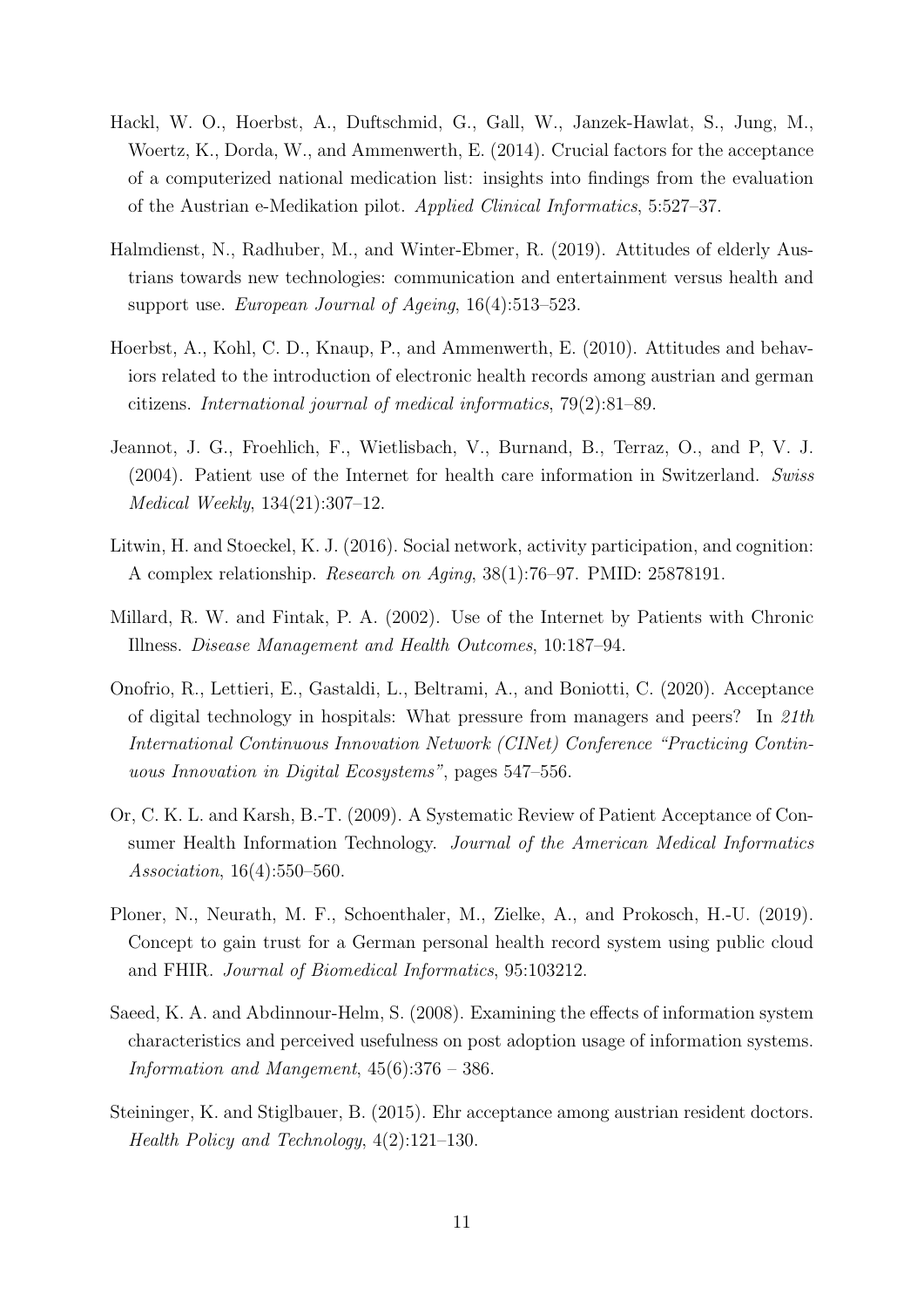- Tao, D., Shao, F., Liu, S., Wang, T., and Qu, X. (2016). Predicting factors of consumer acceptance of health information technologies: A systematic review. Proceedings of the Human Factors and Ergonomics Society Annual Meeting, 60(1):598–602.
- Zielsteuerung Gesundheit (2015). Sektorübergreifende Patientenbefragung. Ergebnisbericht, Bundesministerium für Gesundheit.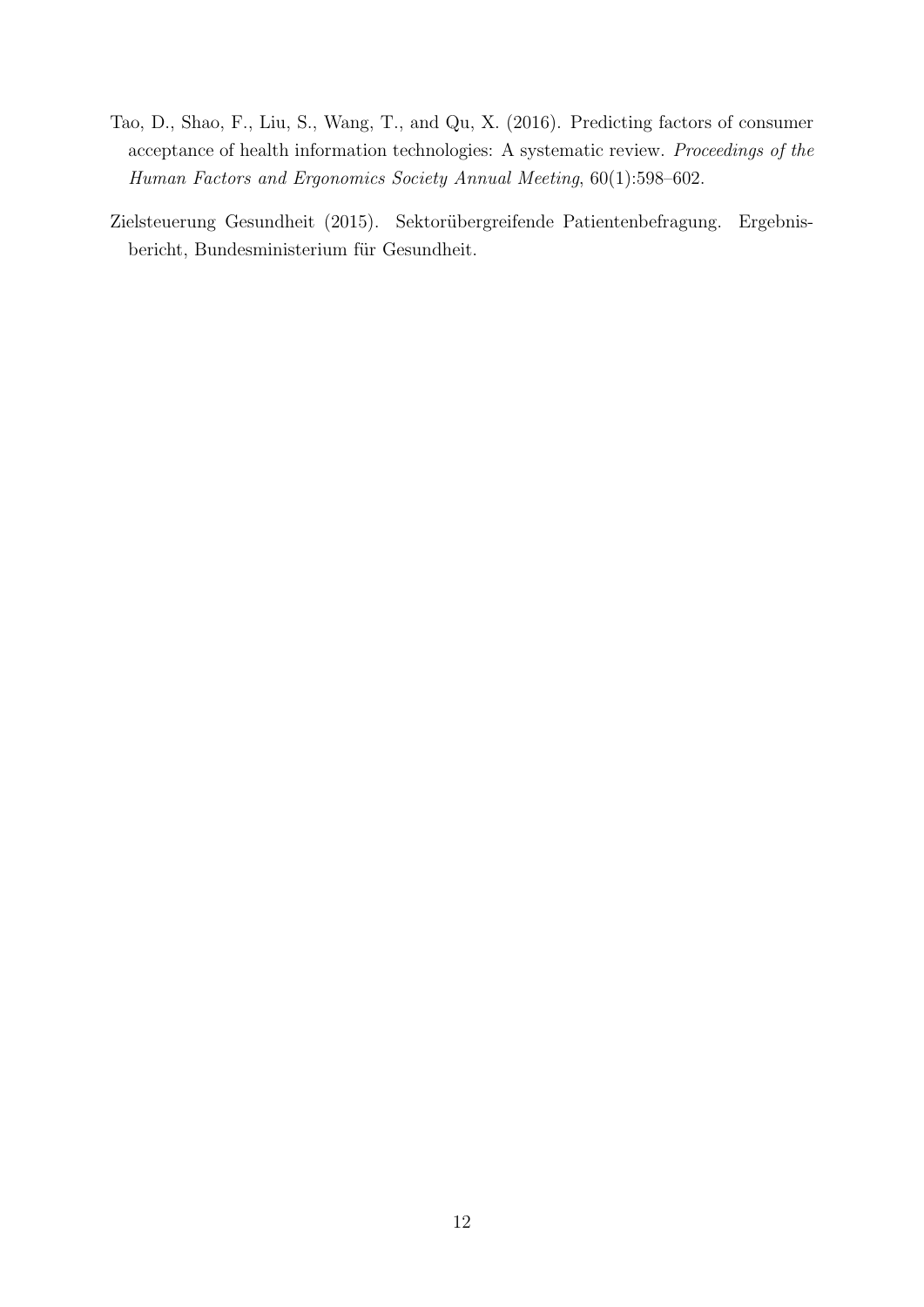## Figures and Tables



Figure 1: Evolution of Google Trends Data

Notes: This figure depicts the evolution of Google Trends data for the search terms "ELGA" and "unsubscribe ELGA" from 2012 to 2020. The relative popularity indicates the search interest relative to the highest point in the chart for the selected region in the specified time period.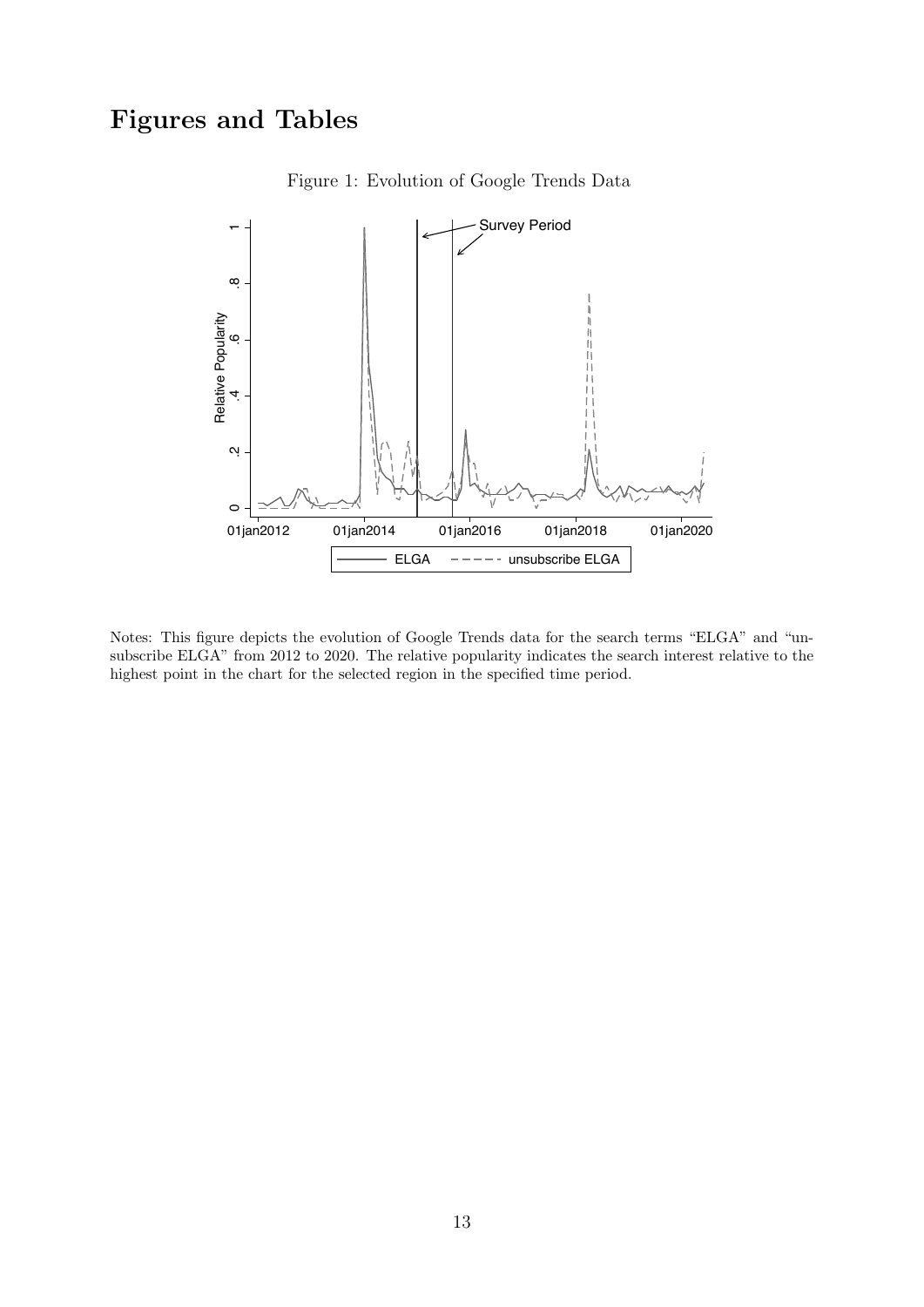Table 1: Attitudes towards ELGA, weighted, multiple answers possible.

| Attitude                               | Rate selected |
|----------------------------------------|---------------|
| I don't know this                      | 0.11          |
| I am already using this                | 0.08          |
| I am open to this                      | 0.37          |
| This is/would be great help            | 0.04          |
| I find this daunting                   | 0.06          |
| I doubt that I would find this helpful | 0.05          |
| I am not interested in this            | 0.31          |
| I do not feel comfortable around this  | 0.04          |
| N                                      |               |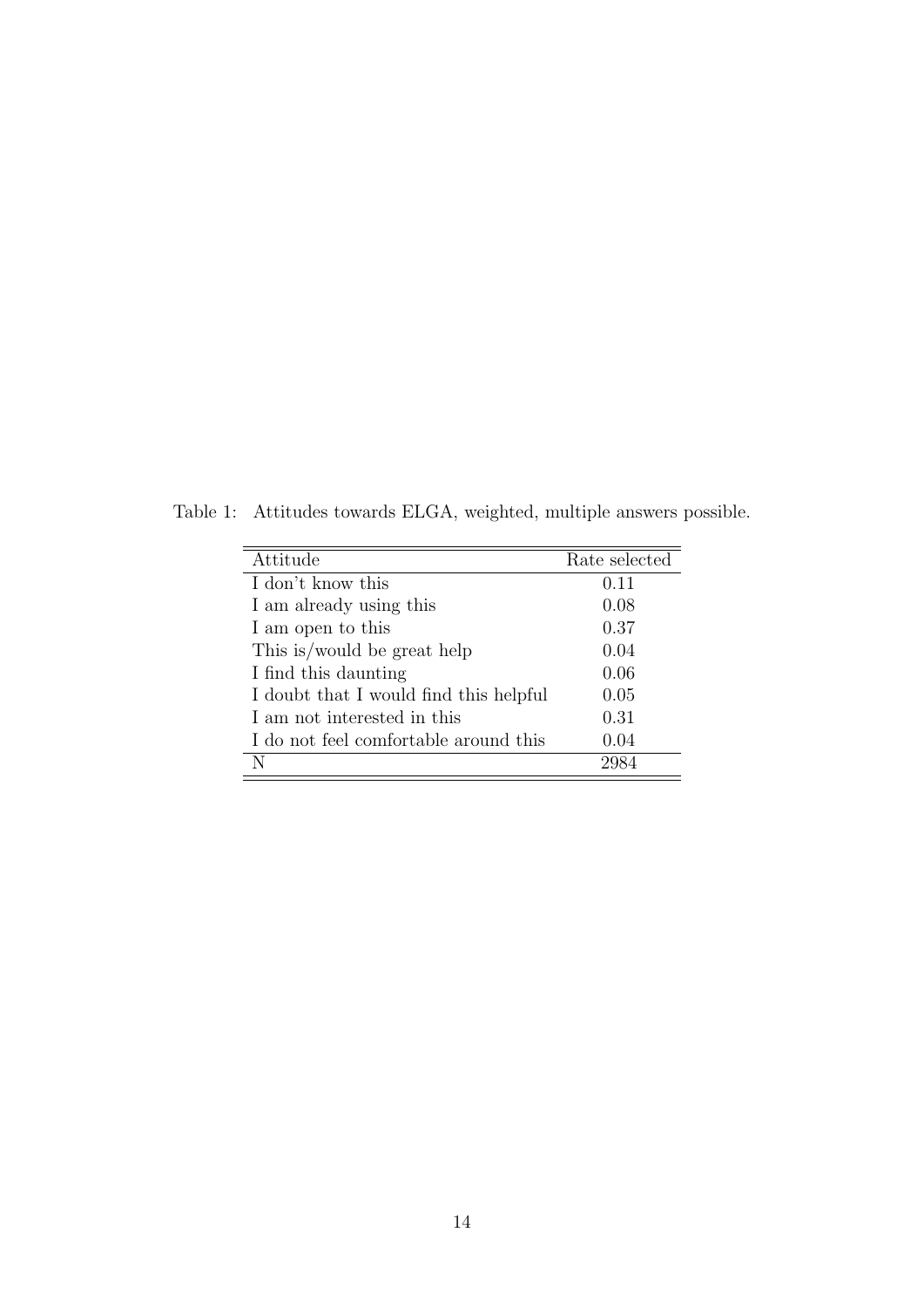| Variable                                                                                                  | Description                                                                        | z                  | Mean   | S.D.  | Min | Max.  |
|-----------------------------------------------------------------------------------------------------------|------------------------------------------------------------------------------------|--------------------|--------|-------|-----|-------|
| Age                                                                                                       | ge in years (2015)                                                                 | 2,984              | 69.408 | 9.367 |     |       |
| $\begin{array}{l} \text{Age 50-59} \\ \text{Age 60-69} \\ \text{Age 70-79} \\ \text{Age 80+} \end{array}$ | Age category 50-59<br>$\parallel$                                                  | 2,984              | 0.163  |       |     |       |
|                                                                                                           | Age category 60-69<br>$\overline{\mathbf{u}}$                                      | 2,984              | 0.361  |       |     |       |
|                                                                                                           | Age category 70-79<br>$\overline{\mathbf{I}}$                                      | 2,984              | 0.329  |       |     |       |
|                                                                                                           | Age category 80+                                                                   | 2,984              | 0.148  |       |     |       |
| Female                                                                                                    | $Y$ es                                                                             | 2,984              | 0.588  |       |     |       |
| Partner in household                                                                                      | $=$ Yes                                                                            | 2,984              | 0.640  |       |     |       |
| Has children                                                                                              | $=$ Yes                                                                            | 2,983              | 0.887  |       |     |       |
| Living in a house                                                                                         | $=Y$ es                                                                            | 2,835              | 0.601  |       |     |       |
| Urban area                                                                                                | $=$ Lives in urban area                                                            | 2,825              | 0.555  |       |     |       |
| Retired                                                                                                   | $=$ Retired                                                                        | 2,948              | 0.740  |       |     |       |
| Monthly hh inc. p.p. in k EUR                                                                             | Imputed monthly household income per person in 1000 Euro                           | $2{,}983^a$        | 1.421  | 0.800 |     | 1.945 |
| Higher education                                                                                          | Obtained qualification for university entrance<br>$\parallel$                      | 2,923              | 0.240  |       |     |       |
| ELGA positive <sup>b</sup>                                                                                | Positive attitude towards ELGA<br>$\parallel$                                      | 2,605              | 0.534  |       |     |       |
| ELGA: I do not know this                                                                                  | Selected<br>$\parallel$                                                            | 2,967c             | 0.122  |       |     |       |
| ELGA: I am already using this                                                                             | Selected<br>$\mathsf{I}$                                                           | 2,967 <sup>c</sup> | 0.095  |       |     |       |
| ELGA: I am open to this                                                                                   | Selected<br>$\mathsf{I}$                                                           | 2,967 <sup>c</sup> | 0.364  |       |     |       |
| ELGA: Would be a great help                                                                               | Selected<br>$\mathbf{I}$                                                           | $2,967^c$          | 0.037  |       |     |       |
| ELGA: I find this daunting                                                                                | Selected                                                                           | $2{,}967^c$        | 0.050  |       |     |       |
| ELGA: I doubt it would be helpful                                                                         | Selected                                                                           | $2{,}967^c$        | 0.049  |       |     |       |
| ELGA: I am not interested                                                                                 | Selected                                                                           | $2,967^c$          | 0.305  |       |     |       |
| ELGA: I don't feel comfortable with this                                                                  | Selected<br>$\mathbf{I}$                                                           | $2{,}967^c$        | 0.035  |       |     |       |
| Owns Tablet or Smartphone                                                                                 | Yes<br>$\mathsf{I}$                                                                | 2,984              | 0.175  |       |     |       |
| No or small social connectedness                                                                          | Social connectedness scale 0 or 1<br>$\overline{\mathbf{u}}$                       | 2,984              | 0.175  |       |     |       |
| Sat. with pub. health ins.                                                                                | Very or somewhat satisfied with public health insurance<br>$\overline{\mathsf{I}}$ | 2,981              | 0.904  |       |     |       |
| Has supplementary insurance                                                                               | $\ensuremath{\mathrm{Yes}}$<br>$\parallel$                                         | 2,984              | 0.219  |       |     |       |
| Poor or fair health                                                                                       | = Poor or fair self-assessed health                                                | 2,984              | 0.338  |       |     |       |
| Number of diagnoses                                                                                       | Number of health diagnoses by a doctor                                             | 2,983              | 1.764  | 1.606 |     |       |
| Long-term illness                                                                                         | $1 = Y$ es                                                                         | 2,984              | 0.515  |       |     |       |
| Number hospital stays                                                                                     | Number of hospital stays last 12 months                                            | 2,982              | 0.401  | 0.998 |     | ≘     |
| Number of drugs                                                                                           | Number of different drugs per week                                                 | 2,979              | 1.716  | 1.569 |     | ≘     |
| depressed<br>Depression scale EURO-D - high is                                                            | Number of EURO-D symptoms                                                          | 2,839              | 2.019  | 2.012 |     |       |
| Enjoyment (part of EURO-D                                                                                 | $=$ No enjoyment mentioned                                                         | 2,843              | 0.146  |       |     |       |
| Pessimism (part of EURO-D)                                                                                | No hopes for the future<br>$\parallel$                                             | 2,843              | 0.070  |       |     |       |
| ssing (1 case)<br>a Extreme value above 30 set to mi                                                      |                                                                                    |                    |        |       |     |       |

Table 2: Descriptive statistics Table 2: Descriptive statistics

b Final dependent variable, see variable descirption for construction.  $c$  17 cases with contradictory statements excluded. b Final dependent variable, see variable descirption for construction. c 17 cases with contradictory statements excluded.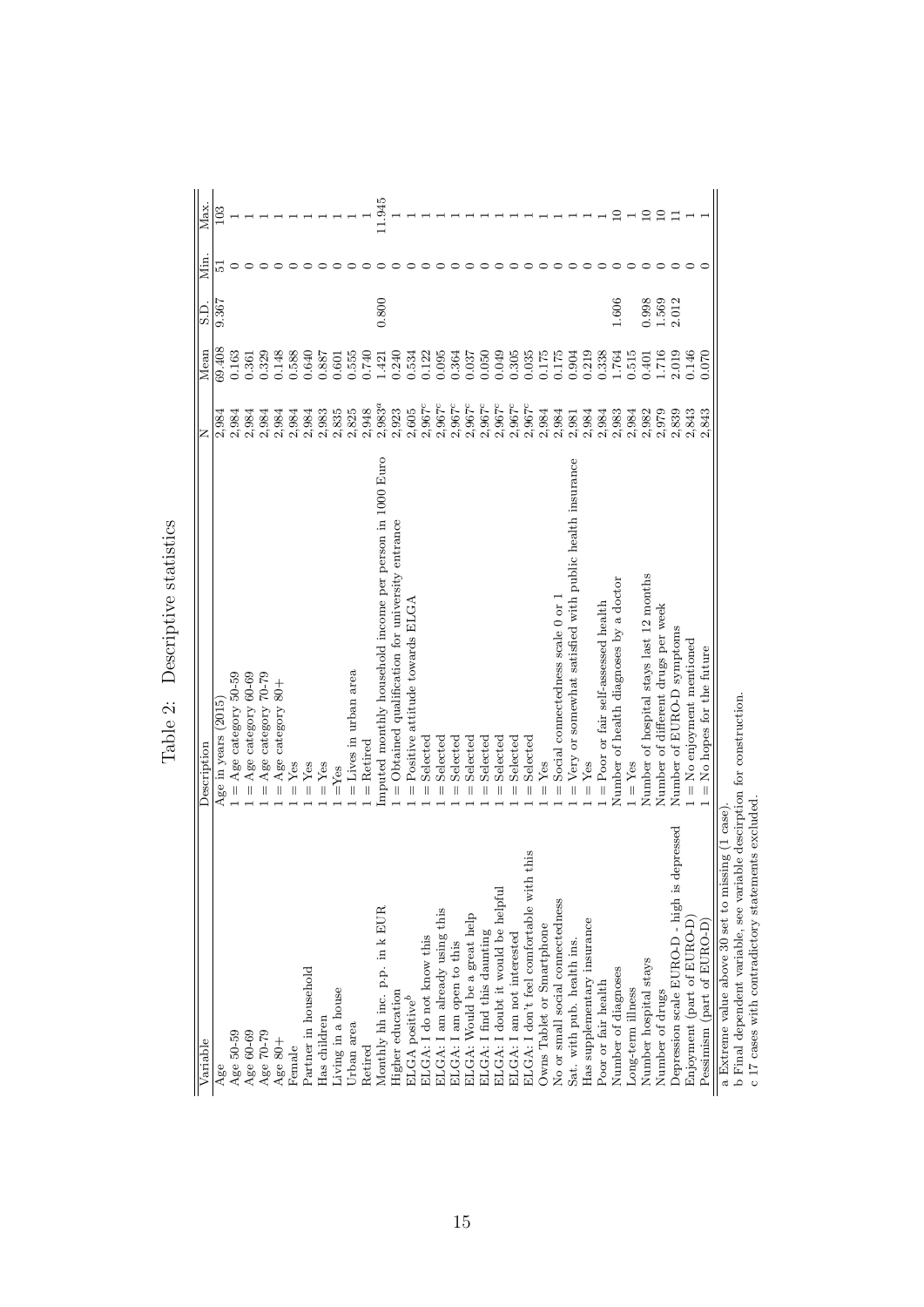| Poor or fair health                         | (0.030)<br>0.014                  | (0.033)<br>$-0.034$              | (0.033)<br>$-0.032$               | (0.002)                           | (0.033)<br>$-0.017$               | (0.033)<br>0.014                  | (0.030)<br>0.014                  | (0.031)<br>0.022                  |
|---------------------------------------------|-----------------------------------|----------------------------------|-----------------------------------|-----------------------------------|-----------------------------------|-----------------------------------|-----------------------------------|-----------------------------------|
| Number of diagnoses                         |                                   | $0.039***$                       |                                   |                                   |                                   |                                   |                                   |                                   |
| Long-term illness                           |                                   | (0.009)                          | $0.087***$                        |                                   |                                   |                                   |                                   |                                   |
| Number hospital stays                       |                                   |                                  | (0.030)                           | $0.027**$<br>(0.013)              |                                   |                                   |                                   |                                   |
| Number of drugs                             |                                   |                                  |                                   |                                   | $0.026***$<br>(0.010)             |                                   |                                   |                                   |
| Depression scale EURO-D - high is depressed |                                   |                                  |                                   |                                   |                                   | $-0.000$                          |                                   |                                   |
| No Enjoyment (part of EURO-D)               |                                   |                                  |                                   |                                   |                                   | (0.008)                           | $-0.083**$                        |                                   |
| Pessimism (part of EURO-D)                  |                                   |                                  |                                   |                                   |                                   |                                   | (0.041)                           | $-0.131**$<br>(0.059)             |
| Sat. with pub. health ins.                  | 0.005                             | 0.012                            | 0.006                             | (0.047)<br>0.004                  | (0.048)<br>0.005                  | 0.007                             | (0.049)<br>0.006                  | 0.007                             |
| Has supplementary insurance                 | (0.034)<br>(0.047)<br>0.036       | (0.048)<br>(0.034)<br>0.035      | (0.048)<br>(0.034)<br>0.031       | (0.034)<br>0.031                  | (0.034)<br>0.034                  | (0.049)<br>(0.034)<br>0.035       | (0.034)<br>0.034                  | (0.049)<br>(0.034)<br>0.037       |
| Owns Tablet or Smartphone                   | $0.145***$                        | $0.142***$                       | $0.146***$                        | $0.141***$                        | $0.142***$                        | $0.138***$                        | $0.141***$                        | $0.143***$                        |
| No or small social connectedness            | $-0.109***$<br>(0.038)<br>(0.037) | $0.103***$<br>(0.038)<br>(0.037) | $-0.108***$<br>(0.038)<br>(0.036) | $-0.107***$<br>(0.038)<br>(0.037) | $-0.107***$<br>(0.038)<br>(0.037) | $-0.103***$<br>(0.038)<br>(0.037) | $-0.104***$<br>(0.038)<br>(0.037) | $-0.098***$<br>(0.038)<br>(0.037) |
| Age                                         | (0.002)<br>$-0.002$               | $0.004**$                        | (0.002)<br>$-0.002$               | $-0.003$                          | $-0.003*$                         | $-0.002$                          | $-0.002$                          | (0.002)<br>$-0.002$               |
| Female                                      | 0.023                             | (0.002)<br>0.020                 | 0.021                             | (0.002)<br>0.022                  | (0.002)<br>0.021                  | (0.002)<br>0.027                  | (0.002)<br>0.027                  | 0.027                             |
| Partner in household                        | (0.029)<br>0.051                  | (0.029)<br>$0.048\,$             | (0.029)<br>0.050                  | (0.029)<br>0.051                  | (0.029)<br>0.049                  | (0.030)<br>0.047                  | (0.029)<br>0.046                  | (0.029)<br>0.044                  |
| Has children                                | (0.032)<br>$-0.051$               | (0.032)<br>$-0.041$              | (0.032)<br>$-0.051$               | (0.032)<br>$-0.049$               | (0.032)<br>$-0.046$               | (0.032)<br>$-0.049$               | (0.032)<br>$-0.048$               | (0.032)<br>$-0.052$               |
| Living in a house                           | $0.076**$<br>(0.044)              | $0.079**$<br>(0.045)             | $0.079**$<br>(0.044)              | $0.077***$<br>(0.044)             | $0.083**$<br>(0.044)              | $0.074**$<br>(0.045)              | $0.074**$<br>(0.044)              | $0.072**$<br>(0.045)              |
| Urban area                                  | $0.067**$<br>(0.033)              | (0.034)<br>0.056                 | $0.068**$<br>(0.033)              | $0.068**$<br>(0.033)              | $0.062*$<br>(0.033)               | $0.075**$<br>(0.033)              | $0.073**$<br>(0.033)              | $0.074***$<br>(0.033)             |
| Retired                                     | (0.034)<br>0.023                  | (0.034)<br>0.018                 | (0.034)<br>0.020                  | (0.034)<br>0.022                  | (0.034)<br>0.018                  | (0.034)<br>0.016                  | (0.033)<br>0.014                  | (0.034)<br>0.018                  |
|                                             | $0.055***$<br>(0.034)             | $0.055***$<br>(0.034)            | $0.056***$<br>(0.034)             | $0.054***$<br>(0.034)             | $0.057***$<br>(0.034)             | $0.053***$<br>(0.035)             | (0.034)                           | $0.050**$<br>(0.035)              |
| Monthly hh inc. p.p. in k EUR               | (0.020)                           | (0.020)                          | (0.020)                           | (0.020)                           | (0.020)                           | (0.020)                           | $0.052***$<br>(0.020)             | (0.020)                           |
| Higher education                            | 0.037                             | 0.042                            | (0.035)<br>0.038                  | (0.035)<br>0.037                  | (0.035)<br>0.043                  | (0.036)<br>0.034                  | (0.036)<br>0.036                  | 0.034                             |
|                                             | (0.035)                           | (0.035)                          |                                   |                                   |                                   |                                   |                                   | (0.036)                           |

Standard errors in parentheses. \*  $p < 0.10$ , \*\*  $p < 0.05$ , \*\*\*  $p < 0.01$ 

Standard errors in parentheses. \* $p<0.10,$  \*\*  $p<0.05,$  \*\*\*  $p<0.01$ 

Table 3: Main results: Marginal effects from probit estimation with positive attitude towards ELGA as binary dependent variable Table 3: Main results: Marginal effects from probit estimation with positive attitude towards ELGA as binary dependent variable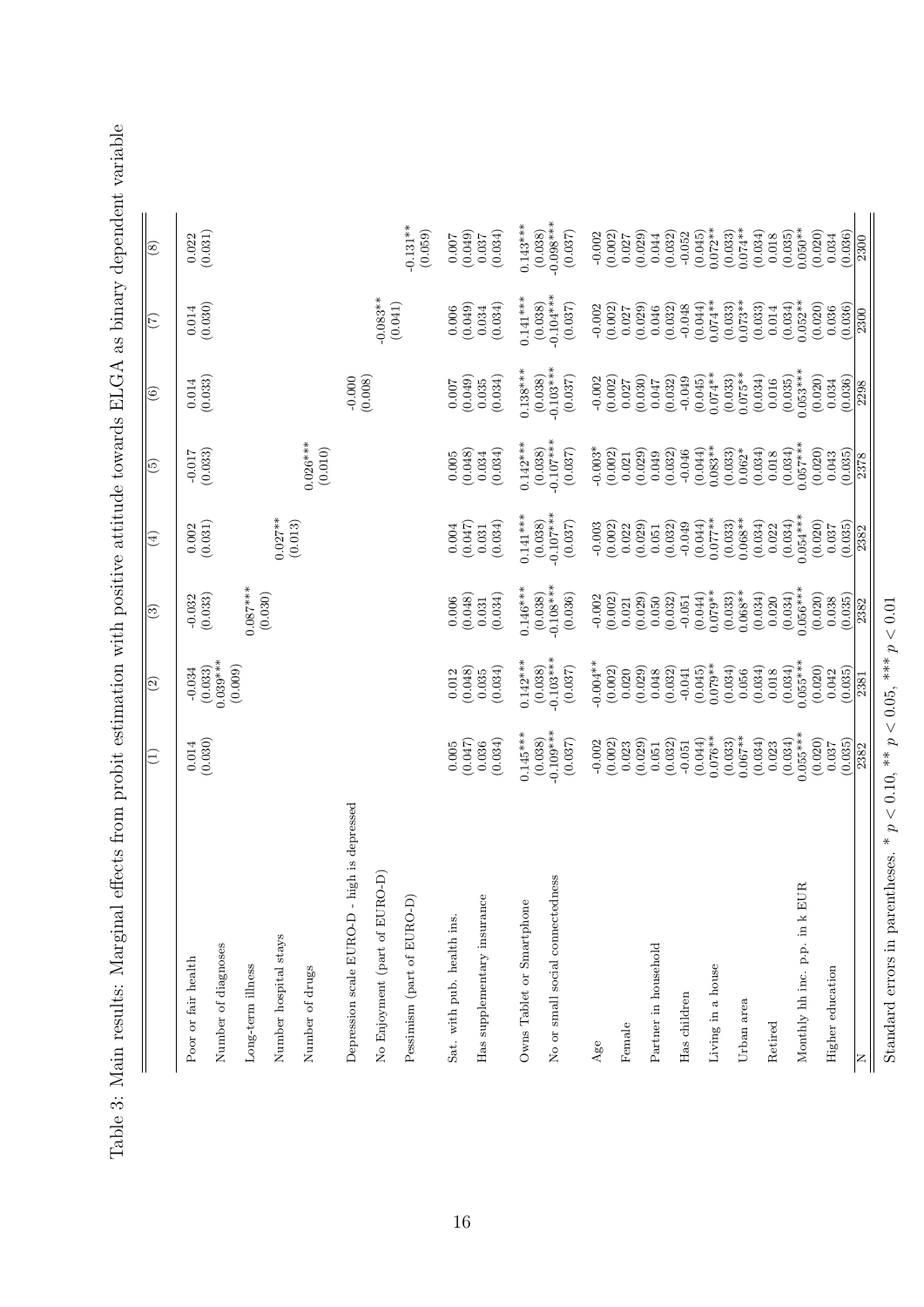Table 4: Results by gender: Marginal effects from probit estimation with positive attitude towards ELGA as binary dependent variable Table 4: Results by gender: Marginal effects from probit estimation with positive attitude towards ELGA as binary dependent variable

|                                             | $\left( \exists\right)$     | $\bigcirc$                   | $\left( \frac{3}{2} \right)$ | $\left( 4\right)$           | $\boxed{5}$                  | $\circledg$               | $\widehat{(\mathcal{I})}$   | $\circled{s}$               |
|---------------------------------------------|-----------------------------|------------------------------|------------------------------|-----------------------------|------------------------------|---------------------------|-----------------------------|-----------------------------|
| Panel A: Females                            |                             |                              |                              |                             |                              |                           |                             |                             |
| Poor or fair health                         | $-0.024$                    | $-0.080*$<br>(0.041)         | (0.042)<br>$-0.062$          | (6.0000)                    | (0.041)                      | $-0.020$                  | $-0.020$                    | (6.600)                     |
| Number of diagnoses                         | (0.038)                     | $0.048***$<br>(0.012)        |                              |                             |                              | (0.041)                   | (0.039)                     |                             |
| Long-term illness                           |                             |                              | $0.078**$                    |                             |                              |                           |                             |                             |
| Number hospital stays                       |                             |                              | (0.038)                      | $0.035***$                  |                              |                           |                             |                             |
| Number of drugs                             |                             |                              |                              | (0.016)                     | $0.029**$<br>(0.013)         |                           |                             |                             |
| Depression scale EURO-D - high is depressed |                             |                              |                              |                             |                              | $-0.000$<br>(0.009)       |                             |                             |
| of EURO-D)<br>No Enjoyment (part            |                             |                              |                              |                             |                              |                           | $-0.113**$                  |                             |
| Pessimism (part of EURO-D)                  |                             |                              |                              |                             |                              |                           | (0.048)                     | $-0.147*$<br>(0.080)        |
| No or small social connectedness            | $-0.122**$<br>(0.052)       | $-0.118**$<br>(0.053)        | $-0.123**$<br>(0.052)        | $-0.121**$<br>(0.052)       | $-0.121**$<br>(0.052)        | $-0.121**$<br>(0.052)     | $-0.119**$<br>(0.052)       | $-0.114**$<br>(0.053)       |
| Number of observations                      | 1379                        | 1378                         | $\frac{625}{2}$              | 1379                        | 1377                         | 1343                      | 1343                        | 1343                        |
| Panel B: Males                              |                             |                              |                              |                             |                              |                           |                             |                             |
| Poor or fair health                         | (0.048)<br>0.073            | (0.054)<br>0.041             | 0.019                        | (0.050)<br>0.067            | (0.053)<br>$\rm 0.051$       | (0.055)<br>$0.067\,$      | (0.048)<br>0.069            | (0.048)<br>0.072            |
| Number of diagnoses                         |                             | (0.015)<br>0.023             | (0.053)                      |                             |                              |                           |                             |                             |
| Long-term illness                           |                             |                              | $0.092*$                     |                             |                              |                           |                             |                             |
| Number hospital stays                       |                             |                              | (0.047)                      | (0.025)<br>0.012            |                              |                           |                             |                             |
| Number of drugs                             |                             |                              |                              |                             | (0.015)<br>0.018             |                           |                             |                             |
| Depression scale EURO-D - high is depressed |                             |                              |                              |                             |                              | 0.001                     |                             |                             |
| of EURO-D<br>No Enjoyment (part             |                             |                              |                              |                             |                              | (0.014)                   | $-0.042$                    |                             |
| Pessimism (part of EURO-D)                  |                             |                              |                              |                             |                              |                           | (0.068)                     | (0.091)<br>$-0.083$         |
| No or small social connectedness            | $-0.111**$                  | $-0.106**$                   | $-0.110**$                   | $-0.110**$                  | $-0.108**$                   | $-0.101**$                | $-0.102**$                  | $-0.098*$                   |
| Number of observations                      | (0.051)<br>$\frac{1003}{2}$ | (0.051)<br>$\overline{1003}$ | (0.051)<br>$\overline{1003}$ | (0.051)<br>$\frac{1003}{2}$ | (0.051)<br>$\overline{1001}$ | (0.051)<br>$\frac{66}{6}$ | (0.051)<br>$\frac{26}{357}$ | (0.051)<br>$\frac{66}{157}$ |

Standard errors in parentheses. \*  $p < 0.10$ , \*\*  $p < 0.05$ , \*\*\*  $p < 0.01$ 

Standard errors in parentheses. \*  $p<0.10,$  \*\*  $p<0.05,$  \*\*\*  $p<0.01$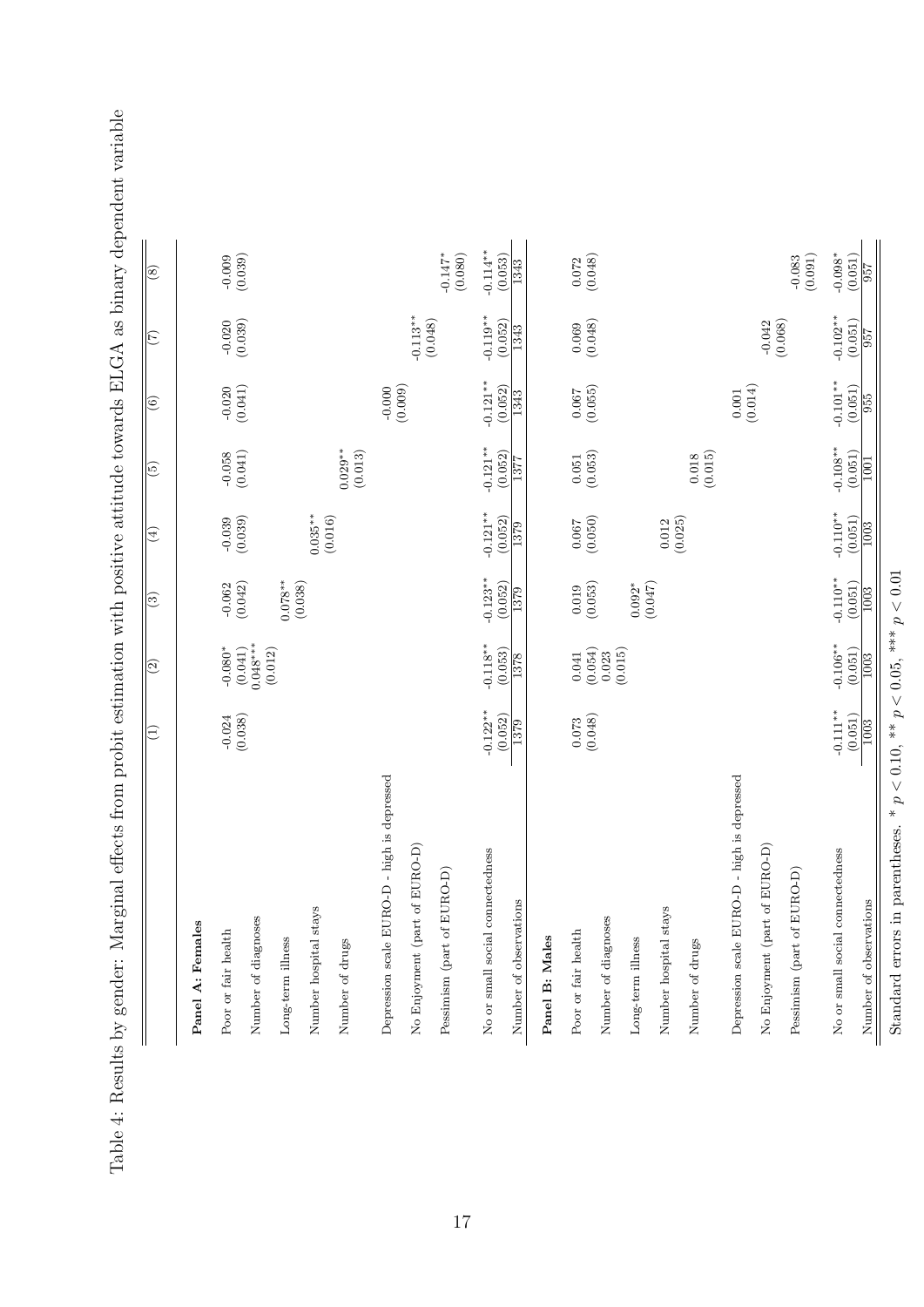|                                                | $\widehat{\Xi}$              | $\widehat{\Xi}$        | $\boxed{3}$            | $\bigoplus$            | $\boxed{5}$            | $\circledcirc$                                  | $\overline{(\overline{z})}$ | $\circledR$            |
|------------------------------------------------|------------------------------|------------------------|------------------------|------------------------|------------------------|-------------------------------------------------|-----------------------------|------------------------|
| Panel A: Age 50-69                             |                              |                        |                        |                        |                        |                                                 |                             |                        |
| Poor or fair health                            | 0.016                        | $-0.016$               | $-0.044$               | 0.003                  | (0.019)                | $\begin{array}{c} 0.023 \\ (0.047) \end{array}$ | 0.015                       | 0.026                  |
| Number of diagnoses                            | (0.044)                      | $0.031**$<br>(0.048)   | (0.047)                | (0.045)                |                        |                                                 | (0.044)                     | (0.044)                |
| Long-term illness                              |                              | (0.015)                | $0.114***$             |                        |                        |                                                 |                             |                        |
| Number hospital stays                          |                              |                        | (0.040)                | $0.036*$               |                        |                                                 |                             |                        |
| Number of drugs                                |                              |                        |                        | (0.021)                | $0.032**$<br>(0.016)   |                                                 |                             |                        |
| is depressed<br>Depression scale EURO-D - high |                              |                        |                        |                        |                        | $-0.006$                                        |                             |                        |
| No Enjoyment (part of EURO-D)                  |                              |                        |                        |                        |                        | (0.011)                                         | $-0.141**$                  |                        |
| Pessimism (part of EURO-D)                     |                              |                        |                        |                        |                        |                                                 | (0.057)                     | $-0.220**$<br>(0.090)  |
| No or small social connectedness               | $-0.098**$                   | $-0.091*$              | $-0.099**$             | $-0.095*$              | $-0.095*$              | $-0.092*$<br>(0.049)                            | $-0.091*$                   | (0.050)<br>$-0.080$    |
| Number of observations                         | (0.049)<br>$\overline{1323}$ | (0.049)<br>1322        | (0.049)<br>1323        | (0.049)<br>1323        | (0.049)<br>1322        | 1285                                            | (0.050)<br>1287             | <b>1287</b>            |
| Panel B: Age 70+                               |                              |                        |                        |                        |                        |                                                 |                             |                        |
| Poor or fair health                            | 0.009                        | $-0.065$               | $-0.010$               | $-0.004$               | $-0.015$<br>(0.039)    | $-0.015$                                        | 0.010                       | $0.011\,$              |
| Number of diagnoses                            | (0.035)                      | $0.049***$<br>(0.039)  | (0.042)                | (0.036)                |                        | (0.040)                                         | (0.036)                     | (0.036)                |
| Long-term illness                              |                              | (0.011)                | (0.040)<br>0.036       |                        |                        |                                                 |                             |                        |
| Number hospital stays                          |                              |                        |                        | 0.021                  |                        |                                                 |                             |                        |
| Number of drugs                                |                              |                        |                        | (0.017)                | $0.020*$<br>(0.012)    |                                                 |                             |                        |
| is depressed<br>Depression scale EURO-D - high |                              |                        |                        |                        |                        | (0.010)<br>0.014                                |                             |                        |
| No Enjoyment (part of EURO-D)                  |                              |                        |                        |                        |                        |                                                 | (0.050)<br>0.019            |                        |
| Pessimism (part of EURO-D)                     |                              |                        |                        |                        |                        |                                                 |                             | (0.065)<br>$-0.010$    |
| No or small social connectedness               | $-0.137***$<br>(0.047)       | $-0.133***$<br>(0.047) | $-0.135***$<br>(0.047) | $-0.136***$<br>(0.047) | $-0.136***$<br>(0.047) | $-0.135***$<br>(0.048)                          | $-0.137***$<br>(0.048)      | $-0.137***$<br>(0.048) |
| Number of observations                         | 1059                         | 1059                   | $\frac{1059}{}$        | 1059                   | 1056                   | $\overline{1013}$                               | $\frac{1013}{2}$            | $\overline{1013}$      |

Standard errors in parentheses. \*  $p < 0.10$ , \*\*  $p < 0.05$ , \*\*\*  $p < 0.01$ 

Standard errors in parentheses. \* $p<0.10,$  \*\*  $p<0.05,$  \*\*\*  $p<0.01$ 

Table 5: Results by age: Marginal effects from probit estimation with positive attitude towards ELGA as binary dependent variable Table 5: Results by age: Marginal effects from probit estimation with positive attitude towards ELGA as binary dependent variable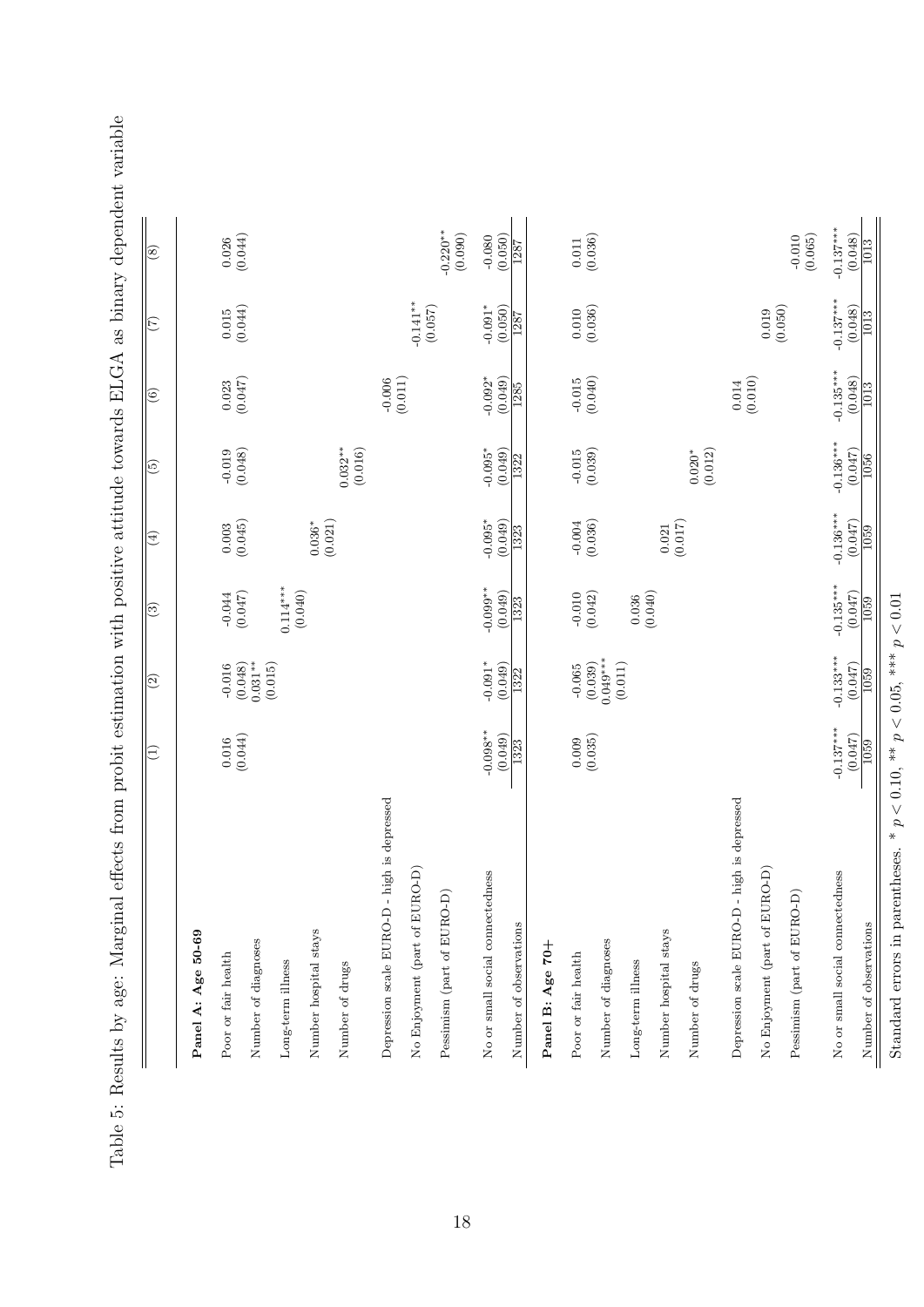# 6 Appendix